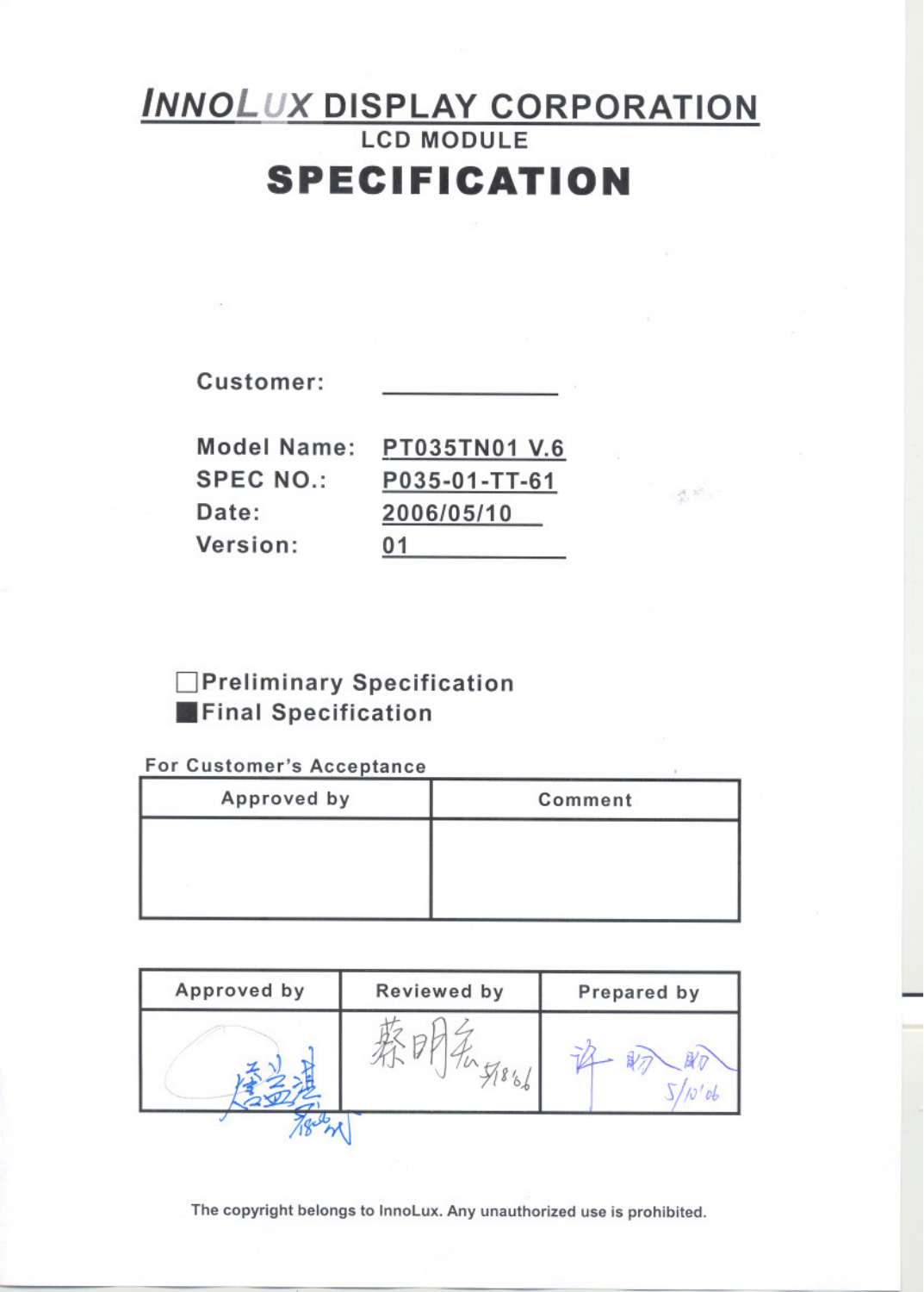## **INNOLUX**

InnoLux copyright 2004 All rights reserved, Copying forbidden.

### Record of Revision

|                | Version Revise Date | Page | Content              |
|----------------|---------------------|------|----------------------|
| $\overline{1}$ | 2006/05/10          |      | Final specification. |
|                |                     |      |                      |
|                |                     |      |                      |
|                |                     |      |                      |
|                |                     |      |                      |
|                |                     |      |                      |
|                |                     |      |                      |
|                |                     |      |                      |
|                |                     |      |                      |
|                |                     |      |                      |
|                |                     |      |                      |
|                |                     |      |                      |
|                |                     |      |                      |
|                |                     |      |                      |
|                |                     |      |                      |
|                |                     |      |                      |
|                |                     |      |                      |
|                |                     |      |                      |
|                |                     |      |                      |
|                |                     |      |                      |
|                |                     |      |                      |
|                |                     |      |                      |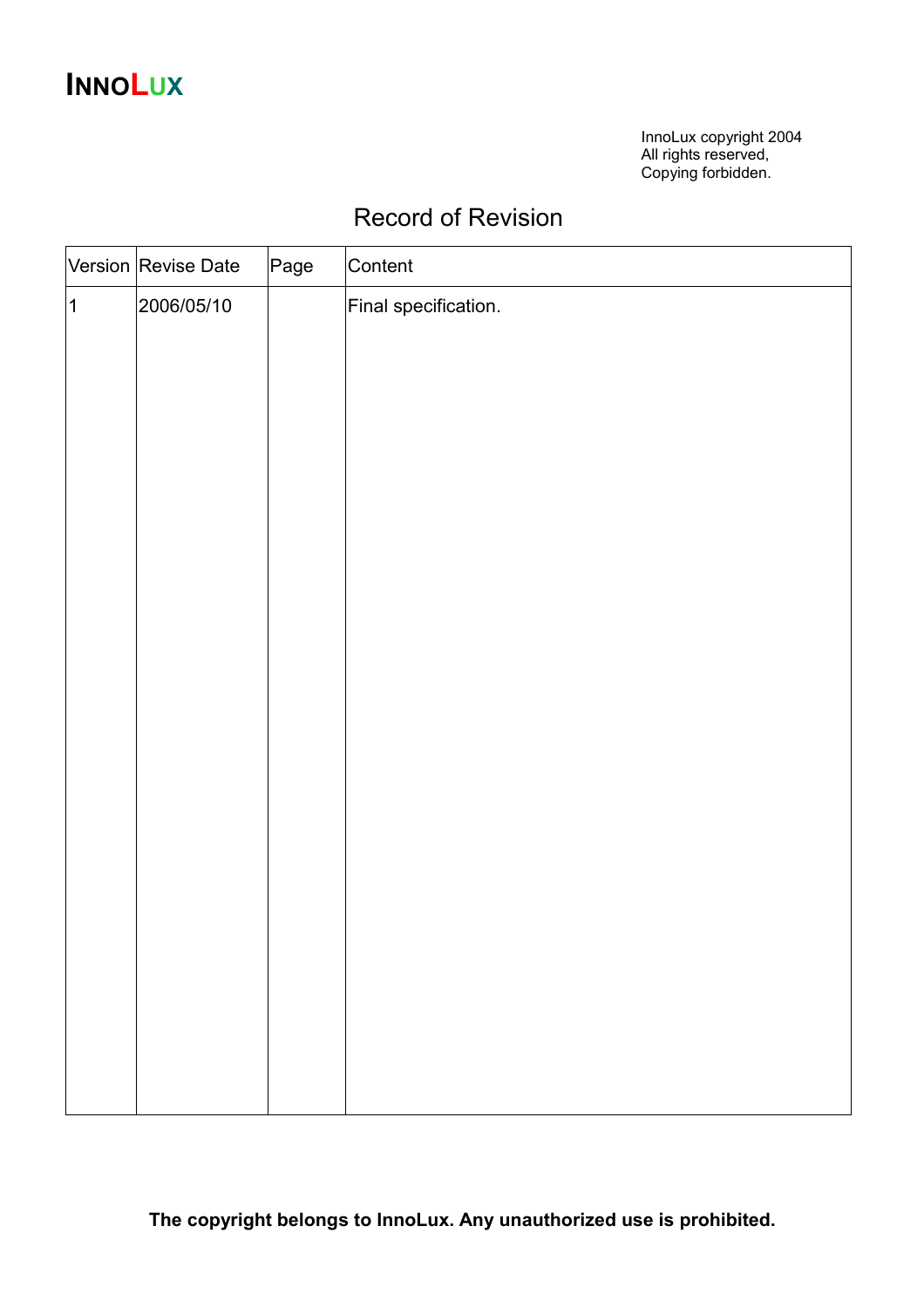## **INNOLUX**

### **Contents:**

| 2. |  |
|----|--|
|    |  |
|    |  |
|    |  |
|    |  |
|    |  |
|    |  |
|    |  |
|    |  |
|    |  |
|    |  |
|    |  |
|    |  |
|    |  |
|    |  |
|    |  |
|    |  |
|    |  |
|    |  |
|    |  |
|    |  |
|    |  |
|    |  |
|    |  |
|    |  |
|    |  |
|    |  |
|    |  |
|    |  |
|    |  |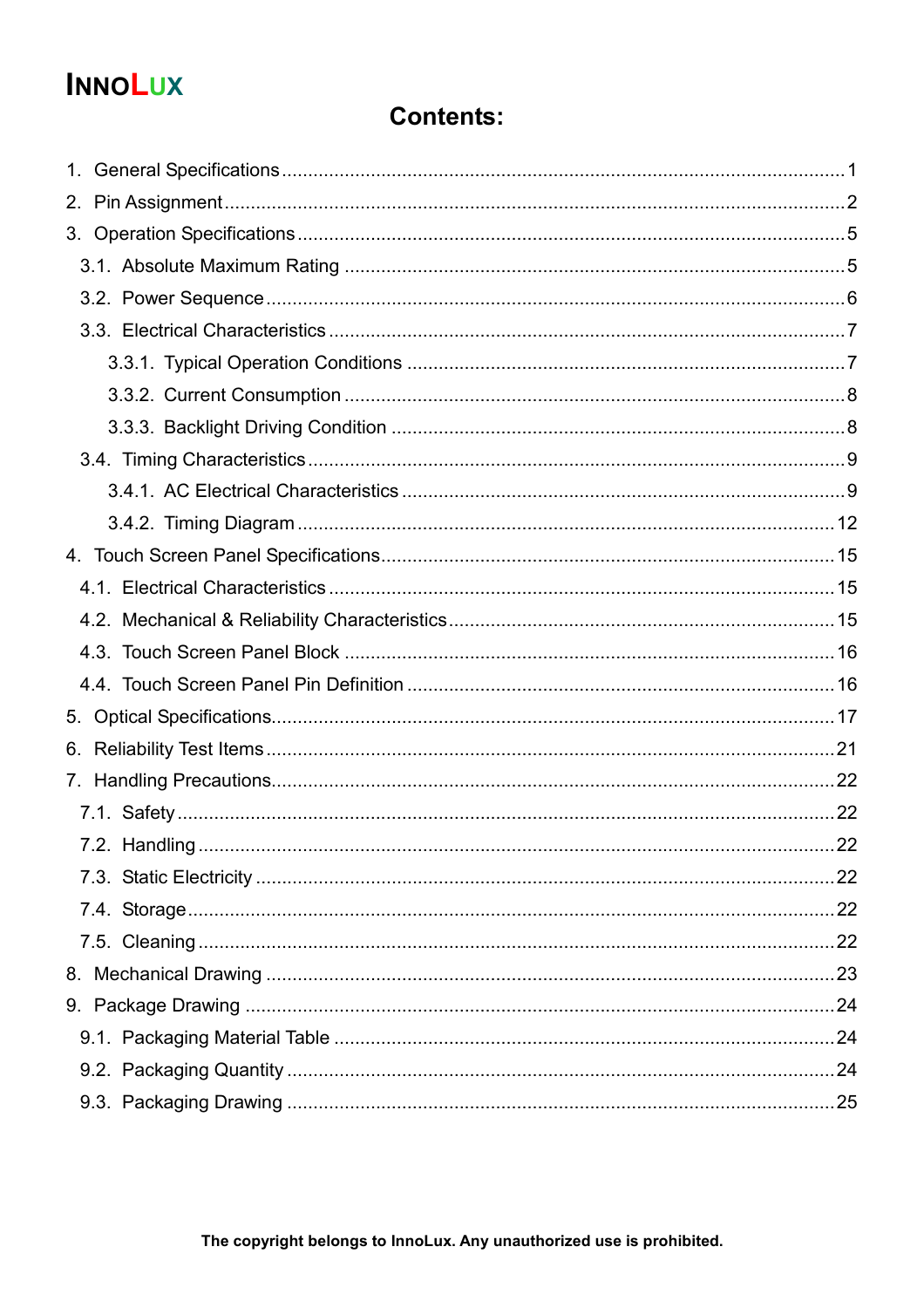## 1. General Specifications

| No.            | <b>Item</b>                 | <b>Specification</b>                                         | <b>Remark</b> |
|----------------|-----------------------------|--------------------------------------------------------------|---------------|
| 1              | <b>LCD</b> size             | $3.5"$ inch                                                  |               |
| $\overline{2}$ | Driver element              | a-Si TFT active matrix                                       |               |
| 3              | Resolution                  | 320X3(RGB)X240                                               |               |
| 4              | Display mode                | Normally White, Transmissive with<br><b>Micro Reflective</b> |               |
| 5              | Dot pitch                   | $0.073(W)X0.219(H)$ mm                                       |               |
| 6              | Active area                 | 70.08(W)X52.56(H) mm                                         |               |
| $\overline{7}$ | Module size                 | 78.2(W)X65.0(H)X4.6(D) mm                                    | Note 1        |
| 8              | Surface treatment           | Anti-glare & Anti-smudge                                     |               |
| 9              | Color arrangement           | RGB-stripe                                                   |               |
| 10             | Interface                   | <b>Digital</b>                                               |               |
| 11             | Backlight power consumption | 0.396W(Typ.)                                                 |               |
| 12             | Panel power consumption     | 44mW(Typ.)                                                   |               |
| 13             | Weight                      | 44.6g                                                        |               |

Note 1: Refer to Mechanical Drawing.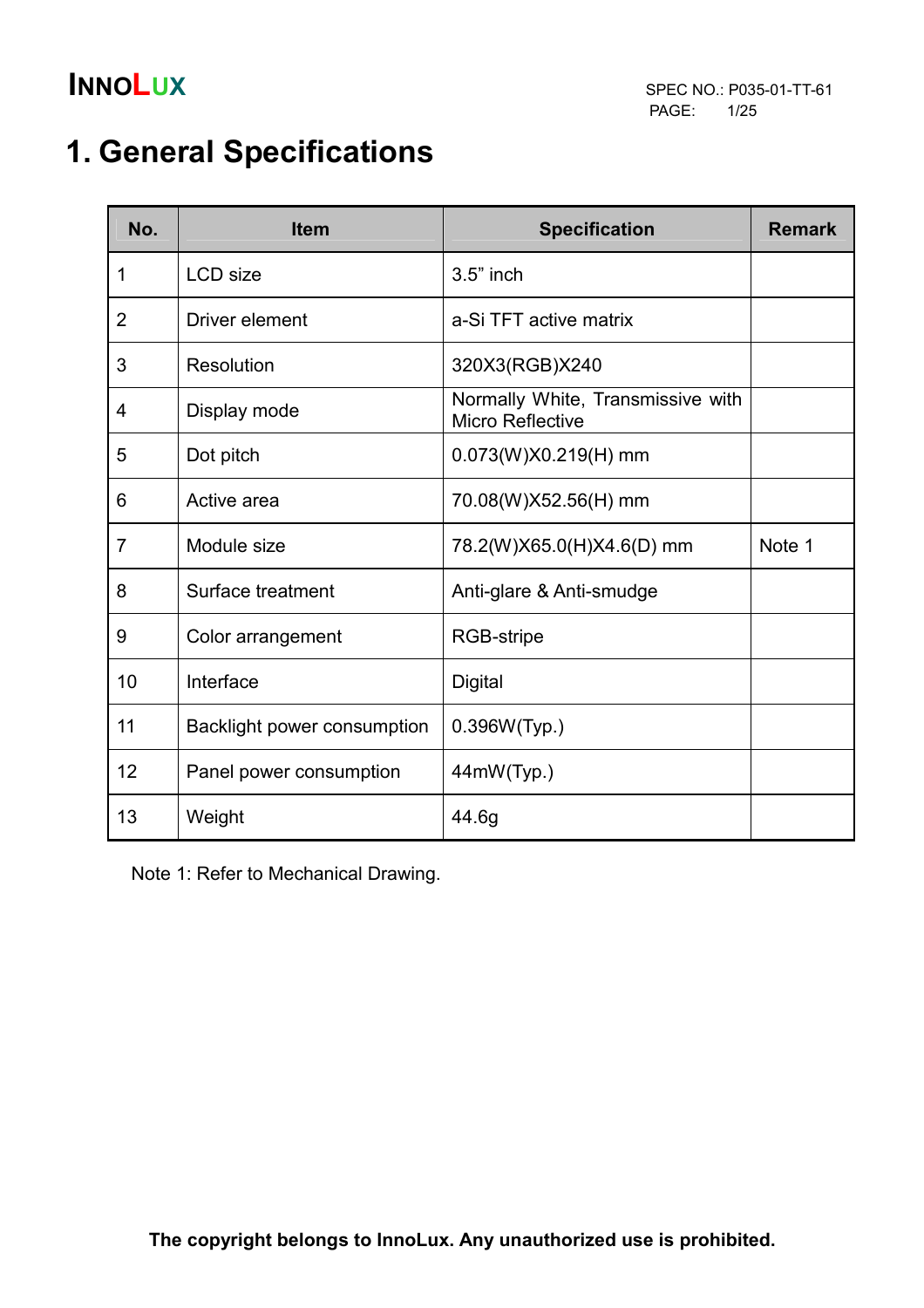## 2. Pin Assignment

| Pin No.        | <b>Symbol</b>    | $II$              | <b>Function</b>                                           | <b>Remark</b>     |  |
|----------------|------------------|-------------------|-----------------------------------------------------------|-------------------|--|
| 1              | <b>GLED</b>      | P                 | <b>GND for LED</b>                                        |                   |  |
| $\overline{2}$ | <b>GLED</b>      | P                 | <b>GND for LED</b>                                        |                   |  |
| 3              | <b>VLED</b>      | P                 | Power for LED                                             |                   |  |
| $\overline{4}$ | <b>VLED</b>      | P                 | Power for LED                                             |                   |  |
| 5              | <b>GND</b>       | P                 | Ground                                                    |                   |  |
| 6              | X <sub>1</sub>   | I                 | X_Right                                                   |                   |  |
| $\overline{7}$ | Y1               | I                 | Y_Bottom                                                  |                   |  |
| 8              | X <sub>2</sub>   | $\mathsf{I}$      | X_Left                                                    |                   |  |
| 9              | Y2               | $\mathsf{I}$      | Y_Up                                                      |                   |  |
| 10             | <b>GND</b>       | P                 | Ground                                                    |                   |  |
| 11             | <b>NC</b>        |                   | No connect                                                |                   |  |
| 12             | <b>NC</b>        | $\qquad \qquad -$ | No connect                                                |                   |  |
| 13             | <b>POL</b>       | O                 | Polarity select for the line inversion control<br>signal. |                   |  |
| 14             | <b>RESET</b>     | $\mathsf{l}$      | Reset                                                     |                   |  |
| 15             | <b>SPENA</b>     | I                 | Serial port data enable signal. Normally pull<br>high.    |                   |  |
| 16             | <b>SPCK</b>      |                   | Serial port clock .Normally pull high.                    |                   |  |
| 17             | <b>SPDA</b>      | I/O               | Serial port data input/output.                            |                   |  |
| 18             | <b>D00</b>       | I                 | Data 00                                                   | Note2             |  |
| 19             | D <sub>0</sub> 1 | $\mathsf{l}$      | Data 01                                                   | Note2             |  |
| 20             | D <sub>02</sub>  | I                 | Data 02                                                   | Note <sub>2</sub> |  |
| 21             | D <sub>0</sub> 3 | L                 | Data 03                                                   | Note <sub>2</sub> |  |
| 22             | D04              | I                 | Data 04                                                   | Note <sub>2</sub> |  |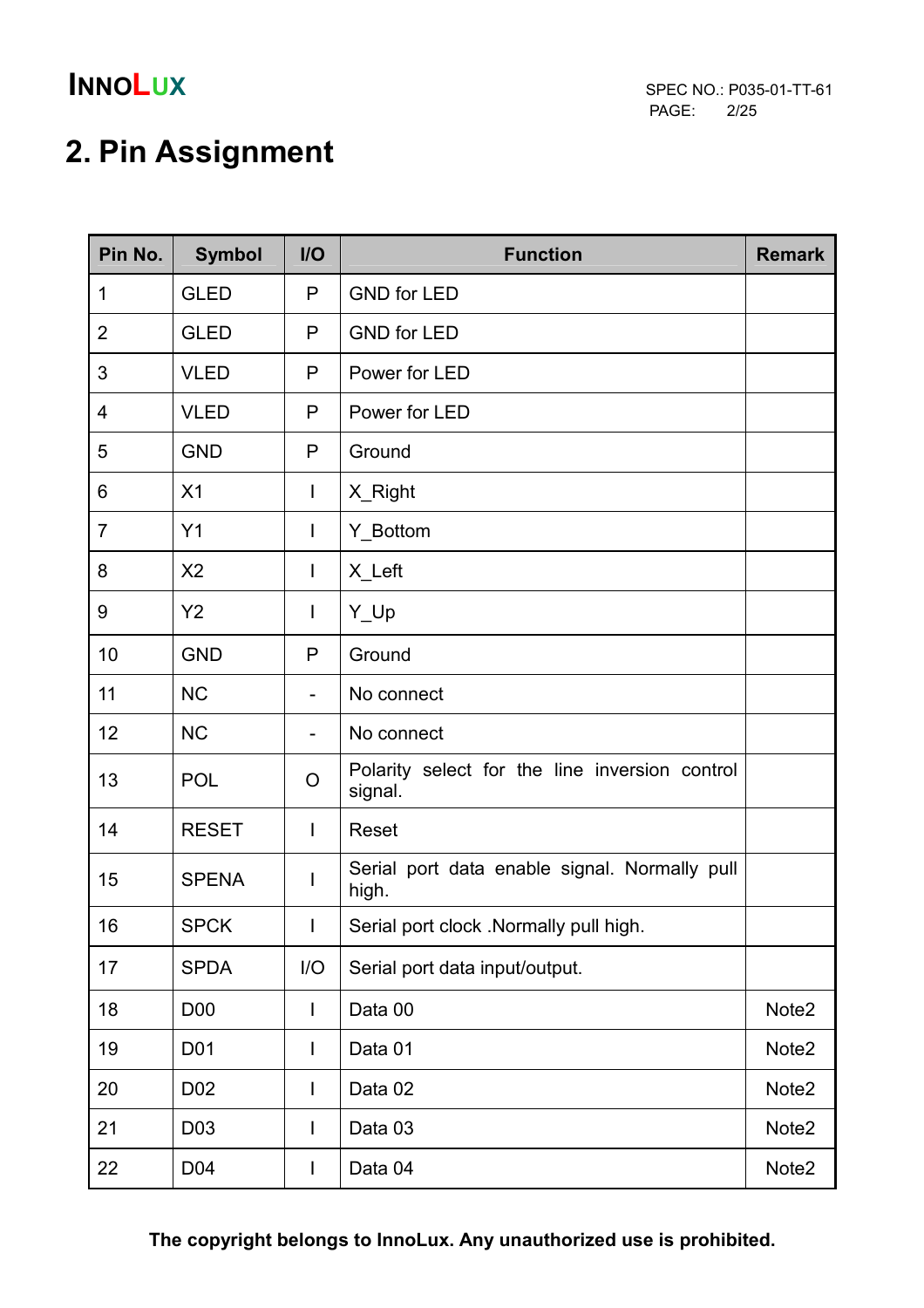| 23 | D <sub>05</sub>  | $\mathbf{I}$ | Data 05                       | Note <sub>2</sub> |
|----|------------------|--------------|-------------------------------|-------------------|
| 24 | D <sub>06</sub>  | I            | Data 06                       | Note <sub>2</sub> |
| 25 | D07              | I            | Data 07                       | Note <sub>2</sub> |
| 26 | D <sub>0</sub> 8 | I            | Data 08                       | Note <sub>2</sub> |
| 27 | D <sub>09</sub>  | $\mathsf{I}$ | Data 09                       | Note <sub>2</sub> |
| 28 | D <sub>10</sub>  | $\mathsf{l}$ | Data 10                       | Note2             |
| 29 | D <sub>11</sub>  | $\mathbf{I}$ | Data 11                       | Note <sub>2</sub> |
| 30 | D <sub>12</sub>  | $\mathbf{I}$ | Data 12                       | Note2             |
| 31 | D <sub>13</sub>  | $\mathsf{l}$ | Data 13                       | Note <sub>2</sub> |
| 32 | D <sub>14</sub>  | I            | Data 14                       | Note2             |
| 33 | D <sub>15</sub>  | $\mathsf{l}$ | Data 15                       | Note <sub>2</sub> |
| 34 | D <sub>16</sub>  | $\mathsf{I}$ | Data 16                       | Note <sub>2</sub> |
| 35 | D <sub>17</sub>  | $\mathbf{I}$ | Data 17                       | Note <sub>2</sub> |
| 36 | D <sub>18</sub>  | $\mathsf{I}$ | Data 18                       | Note2             |
| 37 | D <sub>19</sub>  | $\mathsf{I}$ | Data 19                       | Note2             |
| 38 | D <sub>20</sub>  | $\mathsf{l}$ | Data 20                       | Note2             |
| 39 | D <sub>21</sub>  | I            | Data 21                       | Note <sub>2</sub> |
| 40 | D <sub>22</sub>  | $\mathbf{L}$ | Data 22                       | Note <sub>2</sub> |
| 41 | D <sub>23</sub>  | $\mathsf{l}$ | Data 23                       | Note2             |
| 42 | <b>IHS</b>       | $\mathsf{l}$ | Horizontal synchronous signal |                   |
| 43 | <b>IVS</b>       | I.           | Vertical synchronous signal   |                   |
| 44 | <b>CLK</b>       | I            | Data clock                    |                   |
| 45 | AV <sub>DD</sub> | P            | Analog power supply(+5V)      |                   |
| 46 | AV <sub>DD</sub> | P            | Analog power supply(+5V)      |                   |
| 47 | $V_{CC}$         | P            | Digital power supply(+3.3V)   |                   |
| 48 | $V_{CC}$         | P            | Digital power supply(+3.3V)   |                   |
| 49 | <b>NC</b>        | -            | No connect                    |                   |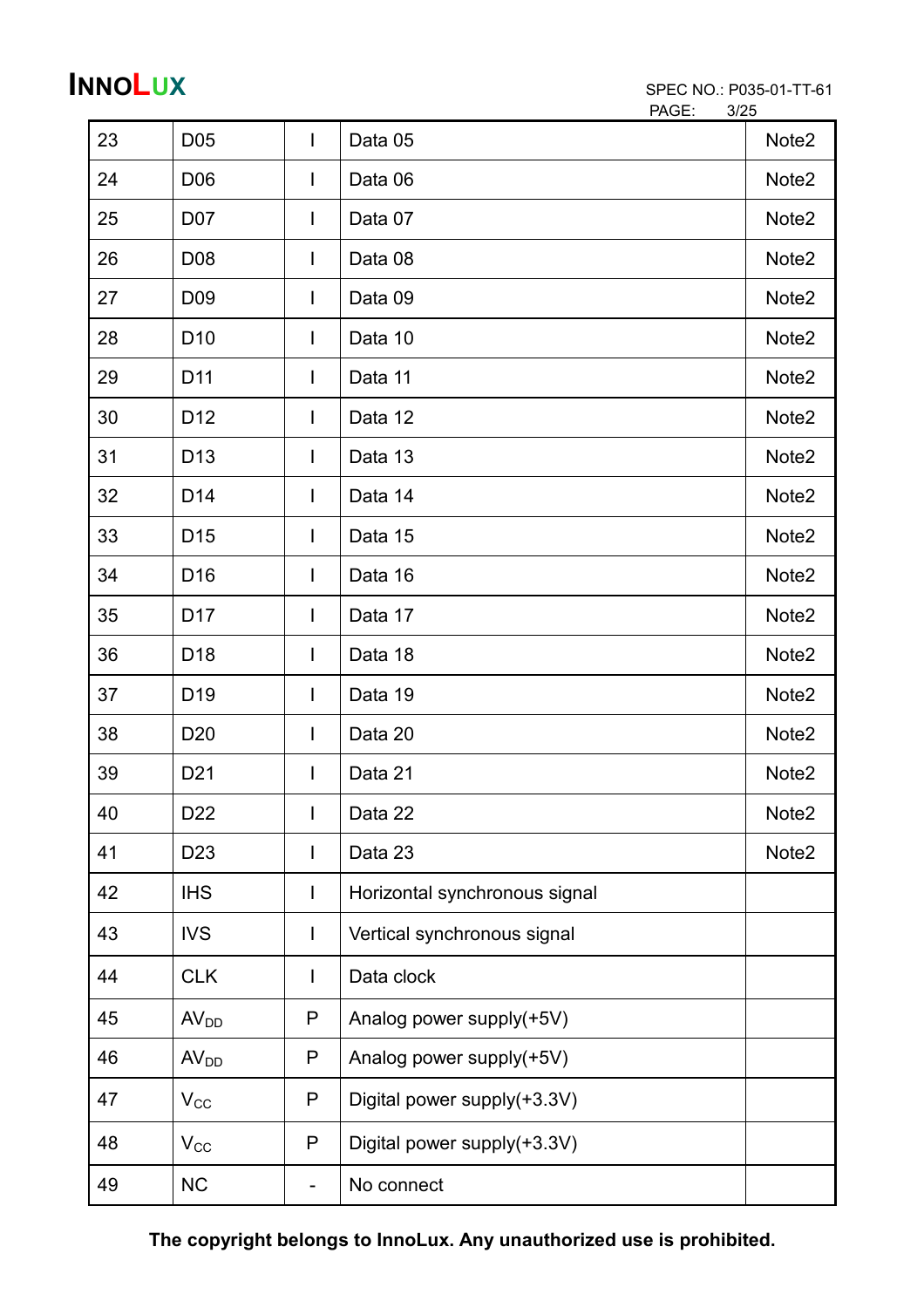PAGE: 4/25

| 50 | $V_{GL}$         |                          | Negative power for scan driver |
|----|------------------|--------------------------|--------------------------------|
| 51 | $V_{GL}$         | л.                       | Negative power for scan driver |
| 52 | <b>NC</b>        | $\qquad \qquad$          | No connect                     |
| 53 | $V_{GH}$         |                          | Positive power for scan driver |
| 54 | <b>NC</b>        | $\overline{\phantom{a}}$ | No connect                     |
| 55 | <b>NC</b>        | $\overline{\phantom{a}}$ | No connect                     |
| 56 | $V_{COM}$        | L                        | $V_{COM}$ input                |
| 57 | V <sub>COM</sub> | I                        | $V_{COM}$ input                |
| 58 | <b>DEN</b>       |                          | Data enabling signal           |
| 59 | <b>GND</b>       | P                        | Ground                         |
| 60 | <b>GND</b>       | P                        | Ground                         |

 Note: P - Power I- Input O-Output

Note 2 :

| Mode         | D[23:16] | D[15:8]    | D[7:0]     | <b>IHS</b>               | <b>IVS</b>     | <b>DEN</b>              |
|--------------|----------|------------|------------|--------------------------|----------------|-------------------------|
| ITU-R BT 656 | D[23:16] | <b>GND</b> | <b>GND</b> | <b>NC</b>                | <b>NC</b>      | <b>NC</b>               |
| ITU-R BT 601 | D[23:16] | <b>GND</b> | GND        | <b>IHS</b>               | <b>IVS</b>     | <b>NC</b>               |
| 8 bit RGB    | D[23:16] | <b>GND</b> | GND        | <b>IVS</b><br><b>IHS</b> | NC for HV Mode |                         |
|              |          |            |            |                          |                | <b>DEN for DEN Mode</b> |
| 24 bit RGB   | R[7:0]   | GI7:01     | B[7:0]     | <b>IHS</b>               | <b>IVS</b>     | NC for HV Mode          |
|              |          |            |            |                          |                | <b>DEN for DEN Mode</b> |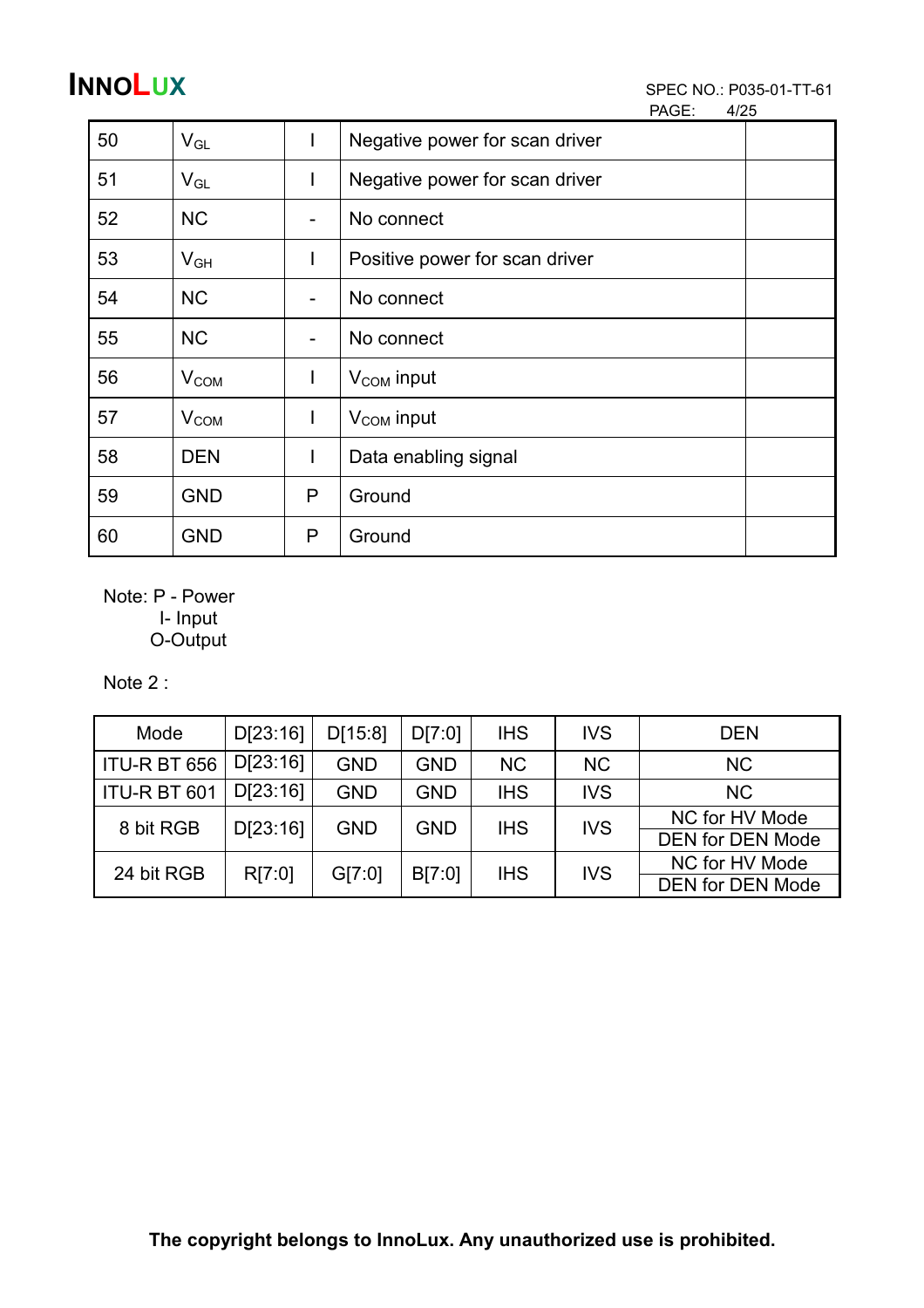## 3. Operation Specifications

### 3.1. Absolute Maximum Rating

| $(SND = 0V, Note 1)$         |                     |                          |                |                      |               |  |
|------------------------------|---------------------|--------------------------|----------------|----------------------|---------------|--|
|                              |                     | <b>Values</b>            |                |                      |               |  |
| <b>Item</b>                  | <b>Symbol</b>       | Min.                     | Max.           | <b>Unit</b>          | <b>Remark</b> |  |
|                              | $V_{CC}$            | $-0.3$                   | $\overline{7}$ | $\vee$               |               |  |
| Power voltage                | AV <sub>DD</sub>    | $-0.3$                   | $\overline{7}$ | $\vee$               |               |  |
|                              | $V_{GH}$            | $-0.3$                   | 18             | $\vee$               |               |  |
|                              | $V_{GL}$            | $-15$                    | 0.3            | $\vee$               |               |  |
|                              | $V_{GH}$ - $V_{GL}$ | $\overline{\phantom{a}}$ | 33             | $\vee$               |               |  |
| <b>Operation Temperature</b> | $T_{OP}$            | $-20$                    | 70             | $\mathrm{C}^{\circ}$ |               |  |
| Storage Temperature          | $T_{ST}$            | $-30$                    | 80             | $\mathrm{C}$         |               |  |

 Note 1: Device is subject to be damaged permanently if stresses beyond those absolute maximum ratings listed above.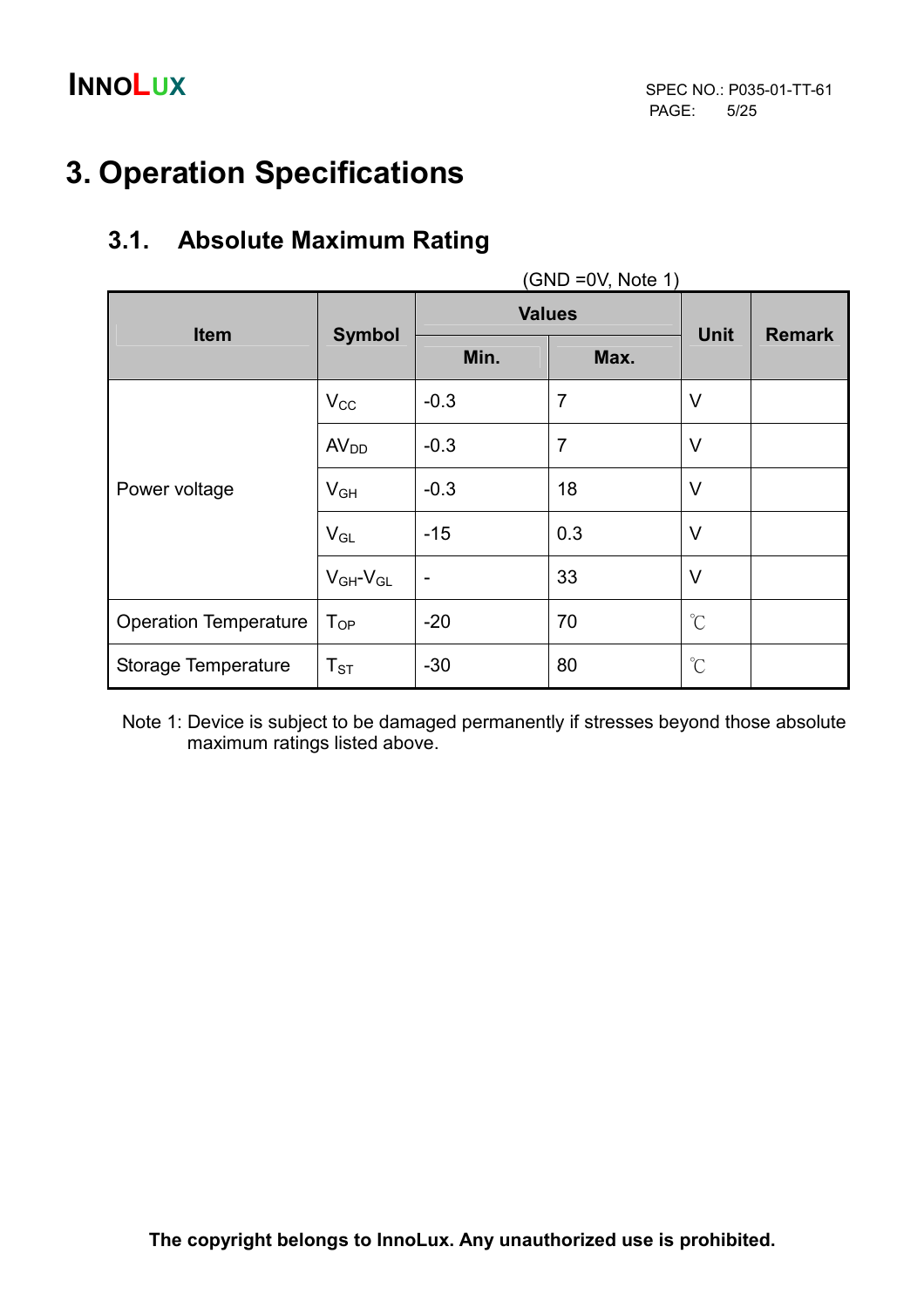PAGE: 6/25

### 3.2. Power Sequence



 $B/L \rightarrow Data \rightarrow VGH \rightarrow VGL \rightarrow VCC(VDD)$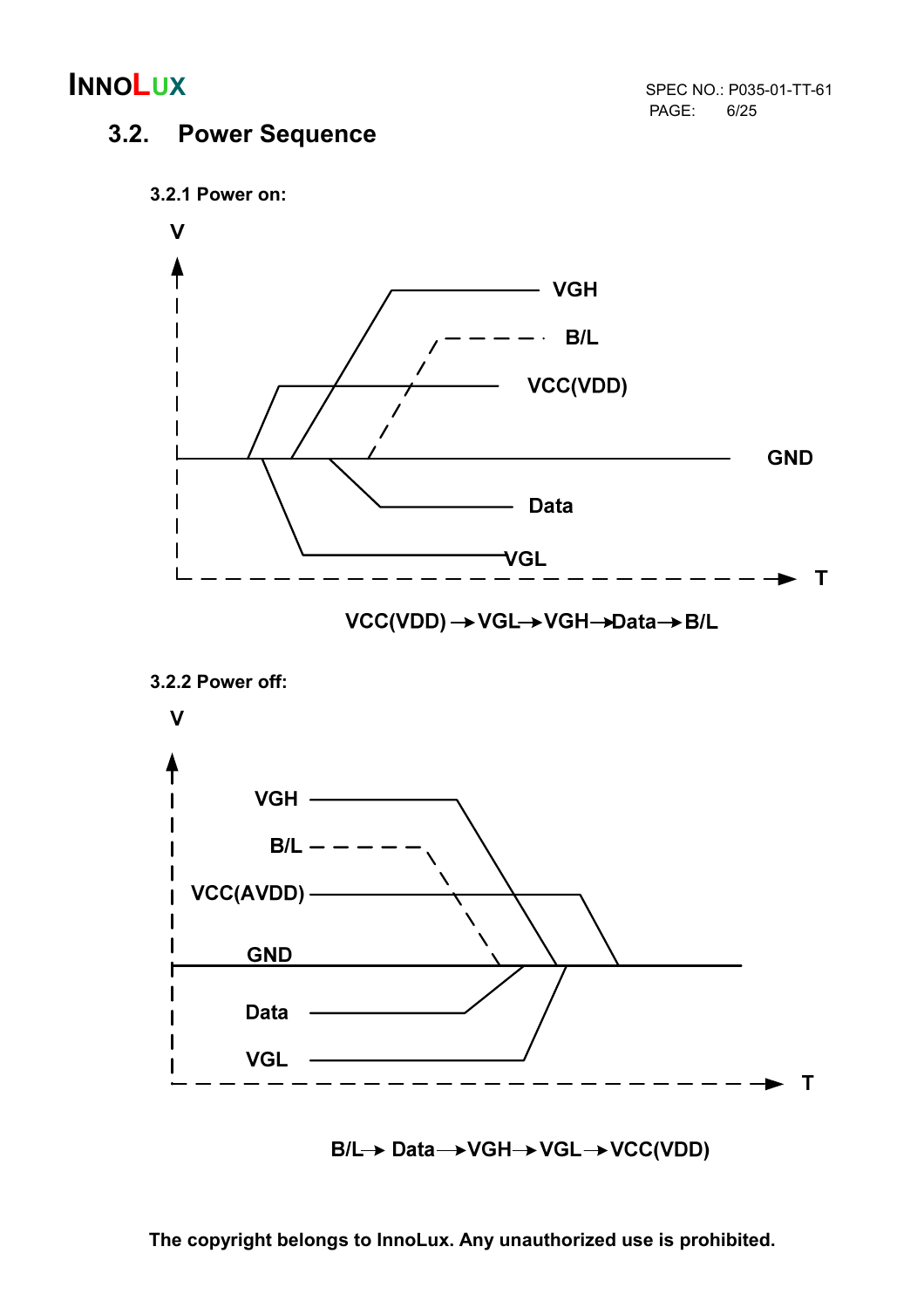### 3.3. Electrical Characteristics

### 3.3.1. Typical Operation Conditions

| $(SND = 0V, Note 2)$     |                  |                 |                          |                 |             |               |  |
|--------------------------|------------------|-----------------|--------------------------|-----------------|-------------|---------------|--|
| <b>Item</b>              | <b>Symbol</b>    |                 | <b>Values</b>            |                 | <b>Unit</b> | <b>Remark</b> |  |
|                          |                  | Min.            | Typ.                     | Max.            |             |               |  |
|                          | $V_{CC}$         | 3.0             | 3.3                      | 3.6             | $\vee$      |               |  |
| Power voltage            | AV <sub>DD</sub> | 4.8             | 5.0                      | 5.2             | $\vee$      |               |  |
|                          | $V_{GH}$         | 14.3            | 15                       | 15.7            | $\vee$      |               |  |
|                          | $V_{GL}$         | $-10.5$         | $-10$                    | $-9.5$          | $\vee$      |               |  |
|                          | $V_{CAC}$        | $\qquad \qquad$ | 5.0                      | $\qquad \qquad$ | $\vee$      | Note 1        |  |
| $V_{COM}$                | $V_{CDC}$        | 1.29            | 1.49                     | 1.69            | $\vee$      |               |  |
| Input logic high voltage | V <sub>IH</sub>  | $0.7V_{CC}$     | $\overline{\phantom{a}}$ | $V_{\rm CC}$    | $\vee$      |               |  |
| Input logic low voltage  | $V_{IL}$         | $\mathbf 0$     |                          | $0.3V_{CC}$     | $\vee$      |               |  |

 Note 1: The brightness of LCD panel could be changed by adjusting the AC component of V<sub>COM</sub>.

Note 2: Be sure to apply GND,  $V_{CC}$ , and  $V_{GL}$ , to the LCD first, and then apply  $V_{GH}$ .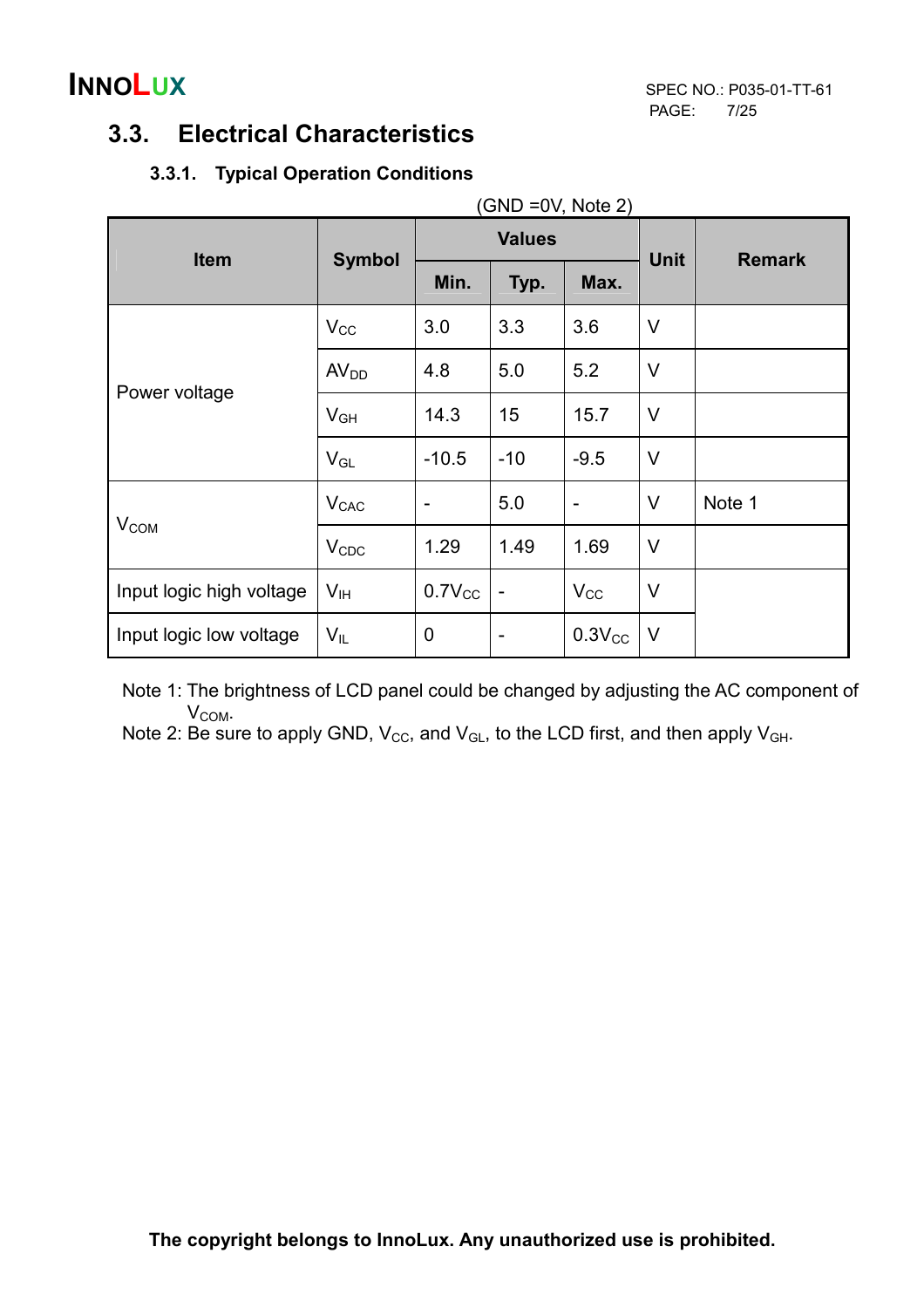### 3.3.2. Current Consumption

| <b>Item</b>               | <b>Symbol</b>   |                          | <b>Values</b> | <b>Unit</b> | <b>Remark</b> |                       |
|---------------------------|-----------------|--------------------------|---------------|-------------|---------------|-----------------------|
|                           |                 | Min.                     | Typ.          | Max.        |               |                       |
|                           | IGН             | $\overline{\phantom{a}}$ | 100           | 300         | uA            | $V_{GH}$ =+15V        |
|                           | $I_{GL}$        | $\overline{\phantom{0}}$ | -100          | -300        | uA            | $V_{GL} = -10V$       |
| <b>Current for Driver</b> | $_{\text{Lcc}}$ | $\qquad \qquad$          | $1.3/11*$     | 15          | mA            | $V_{\text{CC}}$ =3.3V |
|                           | <b>I</b> DD     | $\overline{\phantom{a}}$ | $2/4*$        | 10          | mA            | $AVDD = 5V$           |

\* Note: 8 bit/24 bit RGB input : Icc Typical=1.3 mA IDD Typical=2 mA ITU-R BT 656/601 input : Icc Typical=11 mA IDD Typical=4 mA

### 3.3.3. Backlight Driving Condition

| <b>Item</b>          |                          |                          | <b>Values</b> |                          | <b>Unit</b> | <b>Remark</b> |
|----------------------|--------------------------|--------------------------|---------------|--------------------------|-------------|---------------|
|                      | <b>Symbol</b>            | Min.                     | Typ.          | Max.                     |             |               |
| LED voltage          | $V_L$                    | $\overline{\phantom{0}}$ | 19.8          | -                        | V           | Note 1        |
| <b>LED</b> current   | ΙL                       | $\overline{\phantom{0}}$ | 20            | $\overline{\phantom{0}}$ | mA          | Note 1        |
| <b>LED</b> life time | $\overline{\phantom{0}}$ | 20,000                   |               |                          | Hr          | Note 2        |

Note 1: The LED driving condition is defined for each LED module. (See the figure)



Note 2: The "LED life time" is defined as the module brightness decrease to 50% original brightness that the ambient temperature is  $25^{\circ}$  and  $I_L$  = 20mA.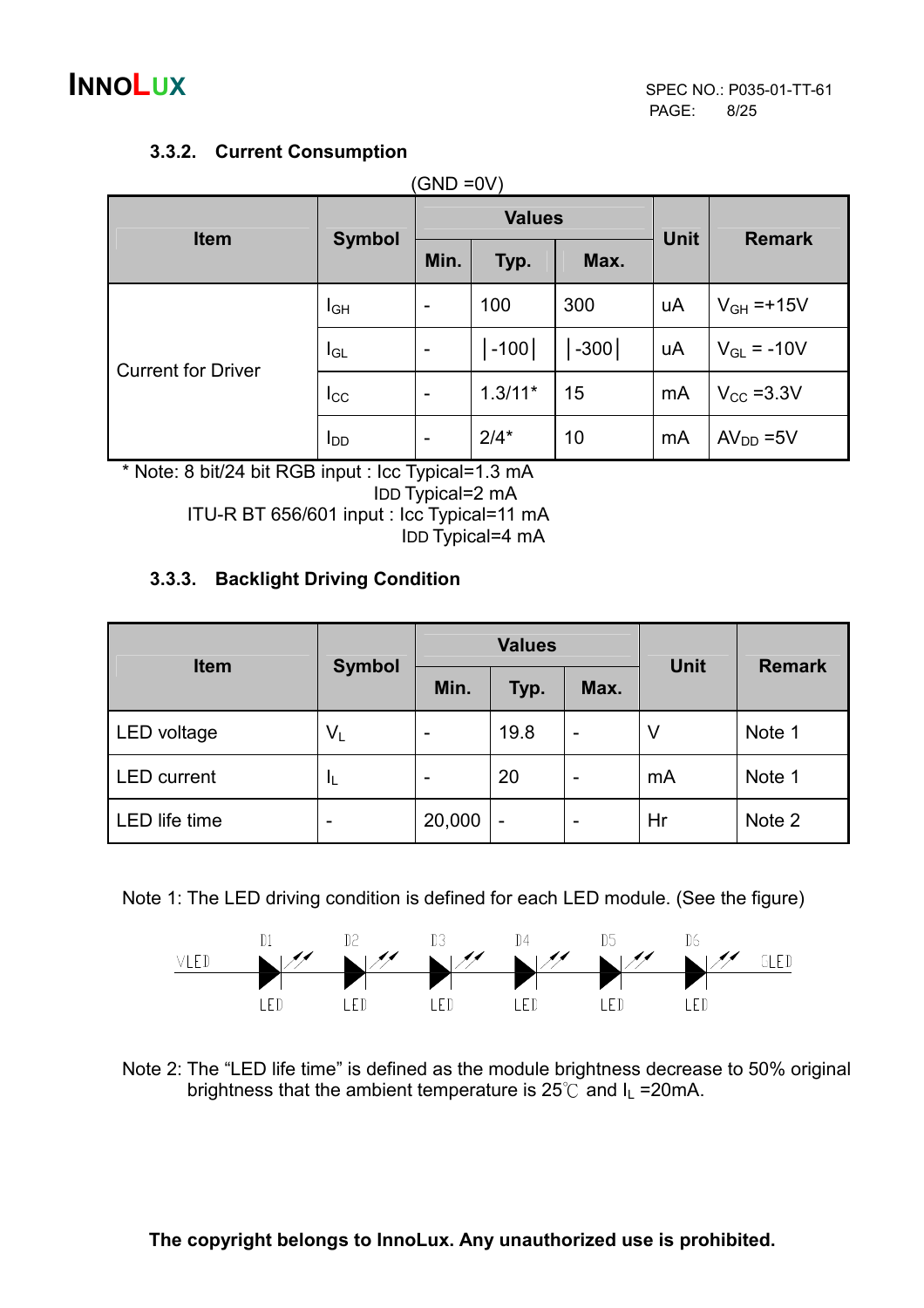

### 3.4. Timing Characteristics

### 3.4.1. AC Electrical Characteristics

| 3.3.1.1 AC Electrical Characteristics(VCC=3.3V,AVDD=5.0V, GND=AGND=0V,TA=25°C) |  |
|--------------------------------------------------------------------------------|--|
|                                                                                |  |

| <b>Item</b>                    | <b>Symbol</b> |                          | <b>Values</b>  |      | Unit.       | <b>Remark</b>                |  |  |  |  |  |
|--------------------------------|---------------|--------------------------|----------------|------|-------------|------------------------------|--|--|--|--|--|
|                                |               | Min.                     | Typ.           | Max. |             |                              |  |  |  |  |  |
| <b>System Operation Timing</b> |               |                          |                |      |             |                              |  |  |  |  |  |
| VDD power on slew time         | <b>T</b> POR  |                          |                | 1000 | <b>us</b>   | From 0V to 90%<br><b>VDD</b> |  |  |  |  |  |
| <b>Input / Output Timing</b>   |               |                          |                |      |             |                              |  |  |  |  |  |
| <b>CLKIN clock time</b>        | <b>Tclk</b>   | $\overline{\phantom{0}}$ |                | 37   | ns          |                              |  |  |  |  |  |
| <b>HSD to CLKIN</b>            | <b>Thc</b>    | $\overline{\phantom{0}}$ | -              | 1    | <b>Tclk</b> |                              |  |  |  |  |  |
| <b>HSD width</b>               | Thwh          | 1                        |                |      | <b>Tclk</b> |                              |  |  |  |  |  |
| <b>VSD width</b>               | Tvwh          | 1                        |                |      | <b>Th</b>   |                              |  |  |  |  |  |
| HSD period time                | Th            | 60                       | 63.56          | 67   | <b>us</b>   |                              |  |  |  |  |  |
| VSD setup time                 | Tvst          | 12                       |                |      | ns          |                              |  |  |  |  |  |
| VSD hold time                  | Tyhd          | 12                       |                |      | ns          |                              |  |  |  |  |  |
| HSD setup time                 | <b>Thst</b>   | 12                       | -              |      | ns          |                              |  |  |  |  |  |
| Data set-up time               | Tdsu          | 12                       | $\overline{a}$ |      | ns          | Data to CLKIN                |  |  |  |  |  |
| Data hold time                 | <b>Tdhd</b>   | 12                       | $\overline{a}$ |      | ns          | Data to CLKIN                |  |  |  |  |  |
| DEN setup time                 | <b>Tesd</b>   | 12                       |                |      | ns          | <b>DEN to CLKIN</b>          |  |  |  |  |  |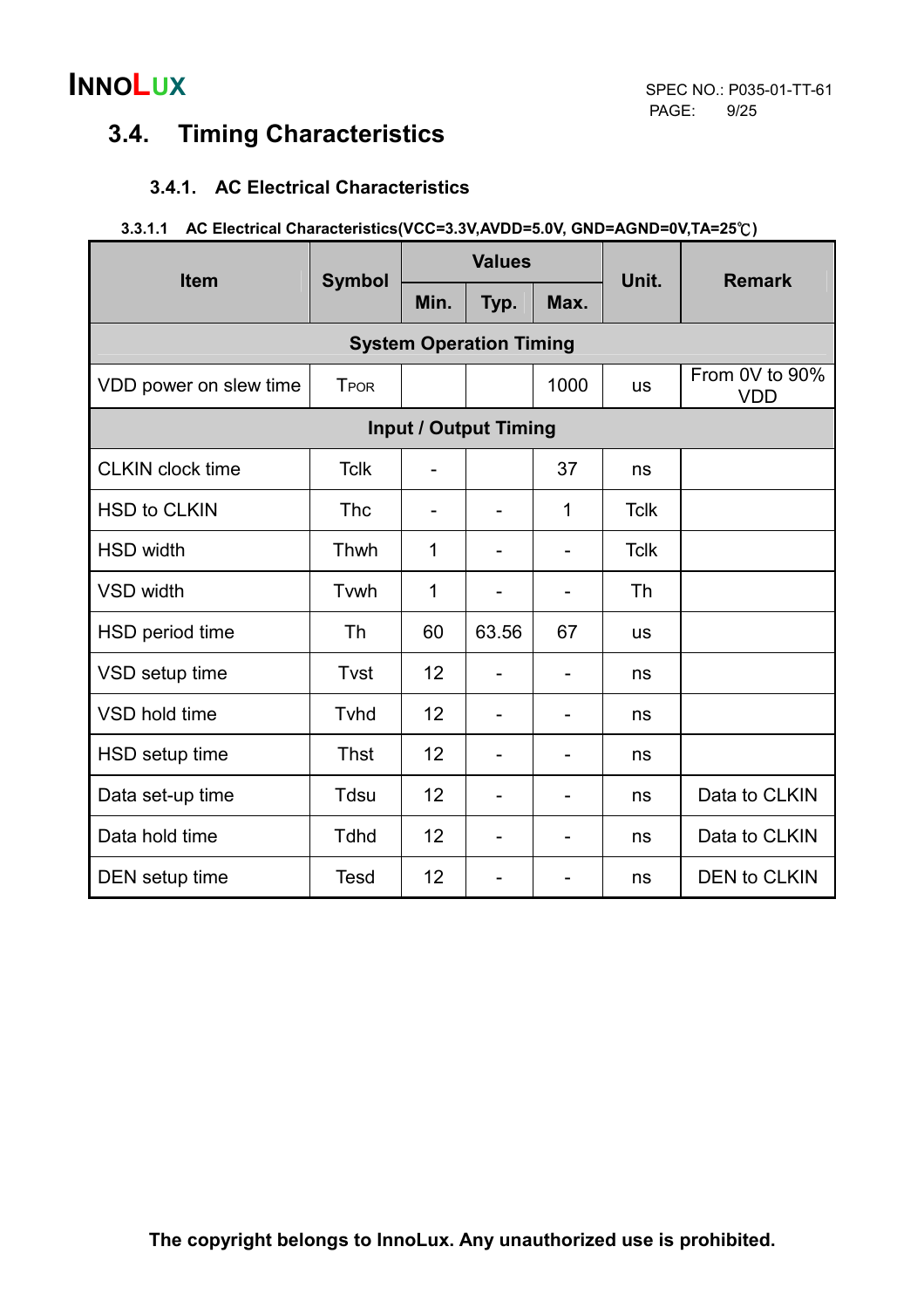### 3.3.1.2 Timing Table

### ITU-R BT 601 Mode A/B\*(Note 1)

| <b>ITEM</b>            | <b>Symbol</b> |      | <b>Value</b> |    | <b>Unit</b> | <b>Remark</b> |
|------------------------|---------------|------|--------------|----|-------------|---------------|
|                        |               | Min. | Max.<br>Typ. |    |             |               |
| <b>CLKIN</b> frequency | <b>Fclk</b>   | -    | 24.54/27     | 28 | Mhz         | $VCC=3.3V$    |
| CLKIN cycle time       | Tclk          | 35.7 | 40/37        | -  | ns          |               |
| CLKIN pulse duty       | Tcwh          | 40   | 50           | 60 | $\%$        | <b>Tclk</b>   |

### ITU-R BT 656 Mode A/B\*(Note 1)

| <b>ITEM</b>            | <b>Symbol</b> |                          | <b>Value</b> |    | <b>Unit</b> | <b>Remark</b> |
|------------------------|---------------|--------------------------|--------------|----|-------------|---------------|
|                        |               | Min.                     | Max.<br>Typ. |    |             |               |
| <b>CLKIN</b> frequency | Fclk          | $\overline{\phantom{a}}$ | 27           | 28 | Mhz         | $VCC=3.3V$    |
| CLKIN cycle time       | <b>Tclk</b>   | 35.7                     | 37           | -  | ns          |               |
| CLKIN pulse duty       | Tcwh          | 40                       | 50           | 60 | $\%$        | <b>Tclk</b>   |

### 8 bit RGB 960x240 Mode

| <b>ITEM</b>            | <b>Symbol</b> |                | <b>Value</b> |      | <b>Unit</b> | <b>Remark</b> |
|------------------------|---------------|----------------|--------------|------|-------------|---------------|
|                        |               | Min.<br>Typ.   |              | Max. |             |               |
| <b>CLKIN</b> frequency | <b>Fclk</b>   | $\blacksquare$ | 13.5         | 28   | Mhz         | $VCC=3.3V$    |
| CLKIN cycle time       | <b>Tclk</b>   | 35.7           | 74           | -    | ns          |               |
| CLKIN pulse duty       | Tcwh          | 40             | 50           | 60   | $\%$        | Tclk          |

Note 1: YUV mode A: Data sequence are "Cb-Y-Cr-Y…"

YUV mode B: Data sequence are "Cr-Y-Cb-Y…"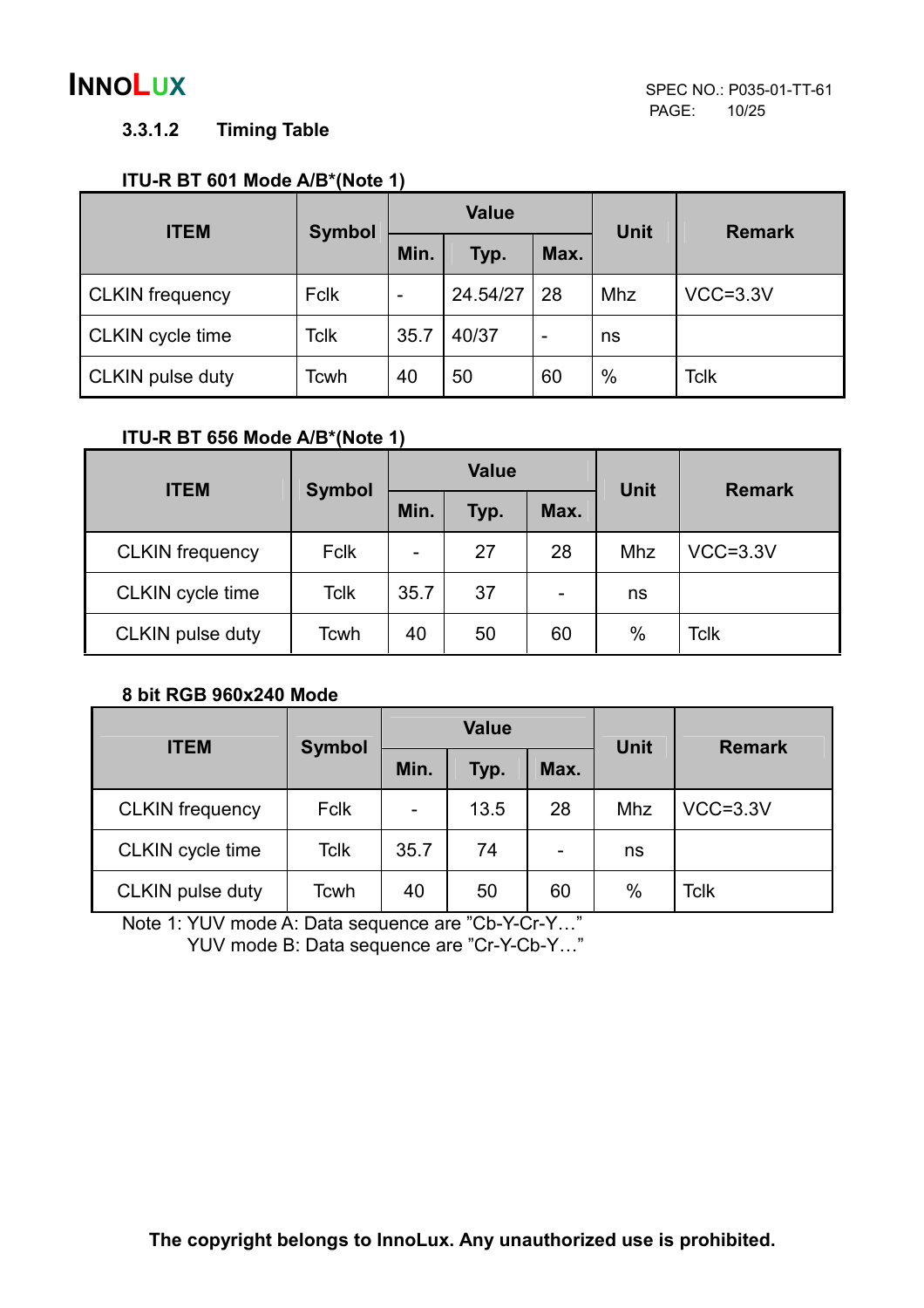### 24 Bit RGB 960 CH Mode (320(RGB) x 240)

| <b>Item</b>             | <b>Symbol</b>               |                          | <b>Values</b> |      | Unit. | <b>Remark</b> |
|-------------------------|-----------------------------|--------------------------|---------------|------|-------|---------------|
|                         |                             | Min.                     | Typ.          | Max. |       |               |
| <b>CLKIN</b> frequency  | Fclk                        | $\overline{\phantom{a}}$ | -             | 28   | Mhz   | VDD=3.0~3.6V  |
| <b>CLKIN</b> cycle time | $\mathsf{T}_{\mathsf{clk}}$ | $\overline{\phantom{a}}$ | -             | 37   | ns    |               |
| <b>CLKIN pulse duty</b> | $T_{\mathsf{cwh}}$          | 40                       | 50            | 60   | %     | Tclk          |

### 3.3.1.3 3-wire serial communication AC timing

| <b>Item</b>                        | <b>Symbol</b> |      | <b>Values</b>            |                          | Unit.     | <b>Remark</b> |
|------------------------------------|---------------|------|--------------------------|--------------------------|-----------|---------------|
|                                    |               | Min. | Typ.                     | Max.                     |           |               |
| <b>Serial Clock Period Time</b>    | <b>Tspck</b>  | 320  | $\overline{a}$           | -                        | ns        |               |
| SPCK pulse duty cycle              | <b>Tscdut</b> | 40   | 50                       | 60                       | $\%$      |               |
| Serial data setup time             | Tisu          | 120  |                          | $\overline{\phantom{a}}$ | ns        |               |
| Serial data hold time              | Tihd          | 120  | ۰                        | $\overline{\phantom{0}}$ | ns        |               |
| Serial clock high/low              | <b>Tssw</b>   | 120  | $\overline{\phantom{0}}$ | $\overline{\phantom{a}}$ | ns        |               |
| <b>SPENA</b><br>select distinguish | Tcd           | 1    | $\overline{\phantom{0}}$ | Ξ.                       | <b>us</b> |               |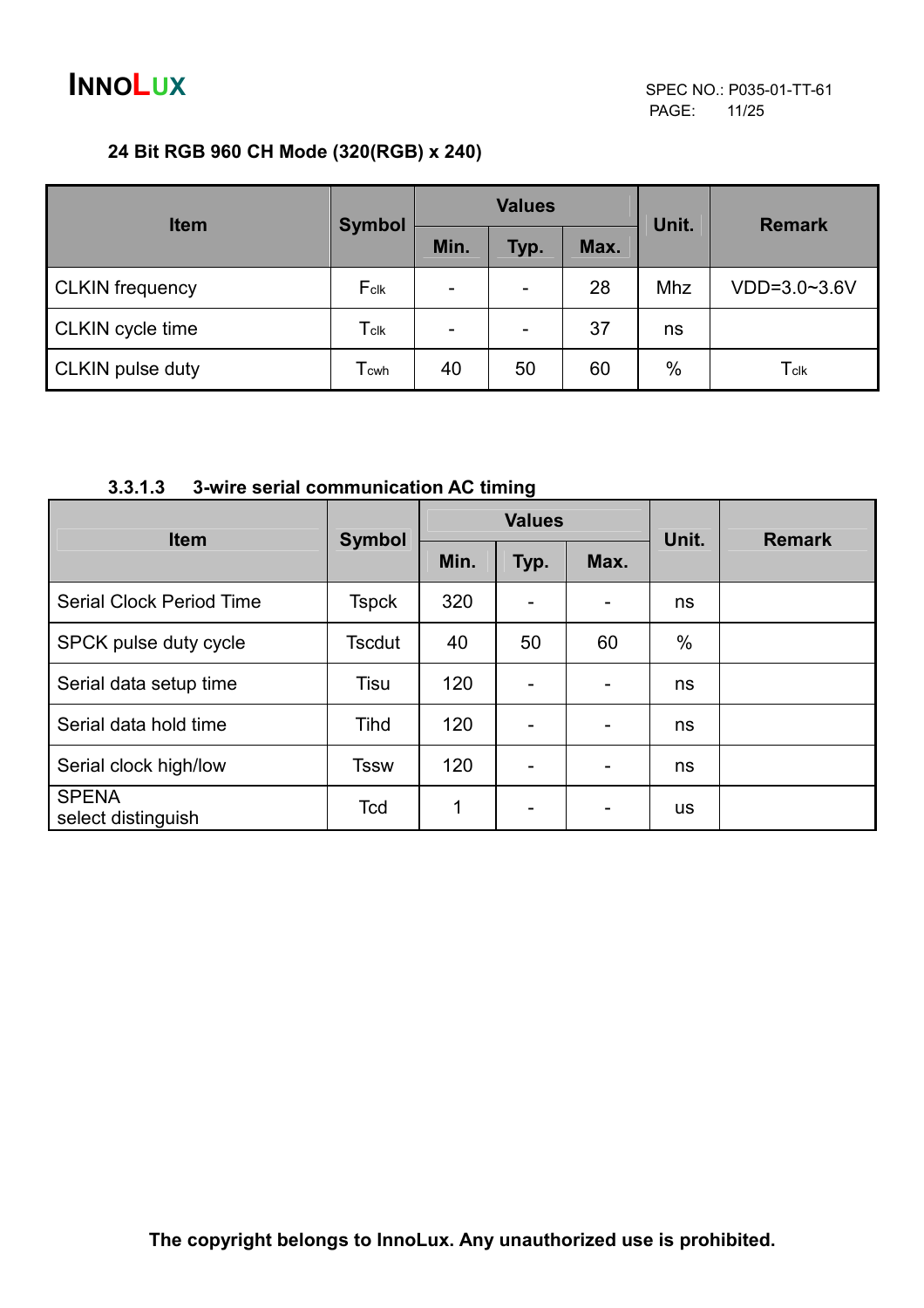

## 3.4.2. Timing Diagram

### Input Data Timing

### 1. Clock and Data Input Timing Diagram



### 2. 8 bit RGB input Data format

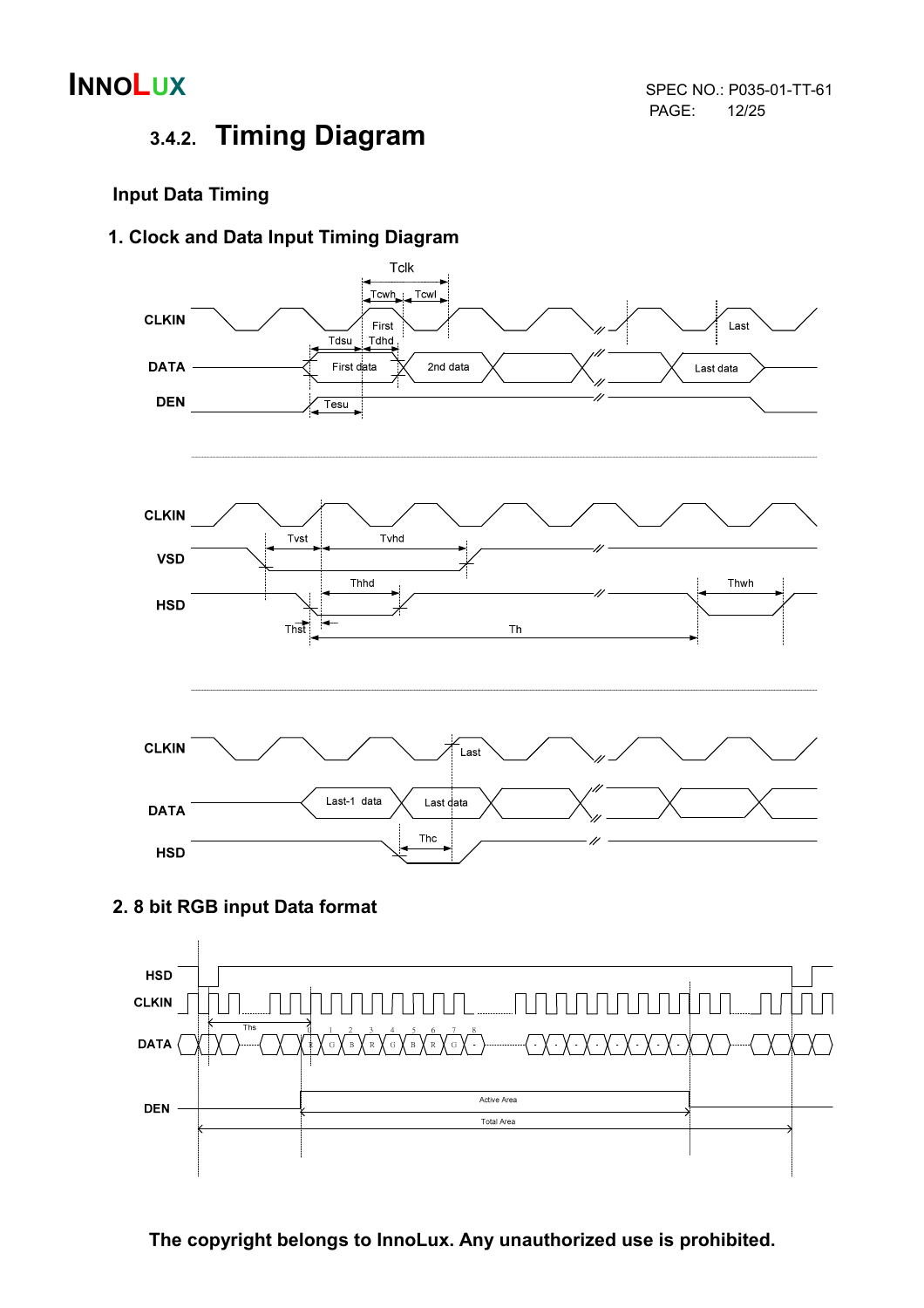### 3. ITU-R BT 601





5. 24 bit RGB mode for 960 x 240

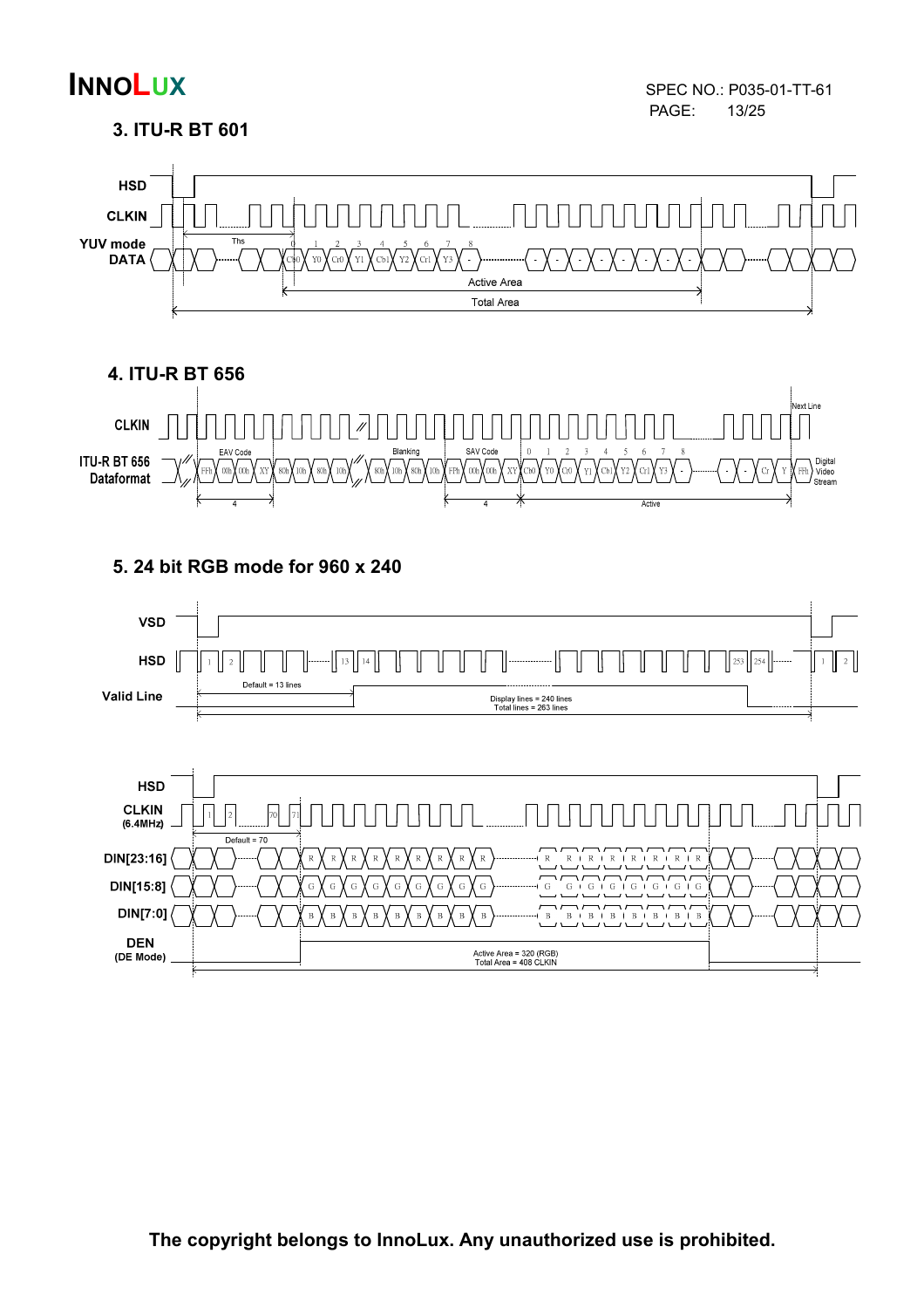

### 3-Wire Timing Diagram



### Note: 3-Wire Control Registers List

| <b>3-Wire Register</b> |                  | <b>Register Description</b> |            |                                      |  |  |
|------------------------|------------------|-----------------------------|------------|--------------------------------------|--|--|
| D[15:10]               | <b>Name</b>      | Init                        | <b>R/W</b> | <b>Function Description</b>          |  |  |
| 000000b                | <b>R00</b>       | 03h                         | R/W        | System control register              |  |  |
| 000001b                | <b>R01</b>       | 40h                         | R/W        | Timing controller function register  |  |  |
| 000010b                | R <sub>02</sub>  | 11h                         | R/W        | Operation control register           |  |  |
| 000011b                | R <sub>03</sub>  | $($ cch $)*$                | R/W        | Input data format control register   |  |  |
| 000100b                | R04              | 93h                         | R/W        | Source Timing delay control register |  |  |
| 000101b                | <b>R05</b>       | 12h                         | R/W        | Gate Timing delay control register   |  |  |
| 000111b                | <b>R07</b>       | 03h                         | R/W        | Internal function control register   |  |  |
| 001000b                | <b>R08</b>       | 08h                         | R/W        | RGB contrast control register        |  |  |
| 001001b                | R <sub>09</sub>  | 40h                         | R/W        | RGB brightness control register      |  |  |
| 001010b                | R <sub>0</sub> A | 88h                         | R/W        | Hue/Saturation control register      |  |  |
| 001011b                | R <sub>0</sub> B | 88h                         | R/W        | R/B Sub-contrast control register    |  |  |
| 001100b                | R <sub>0</sub> C | 20h                         | R/W        | R Sub-brightness control register    |  |  |
| 001101b                | R <sub>0</sub> D | 20h                         | R/W        | B Sub-brightness control register    |  |  |

\* Note: c4h:ITU-R BT 656 Mode c2h:ITU-R BT 601 Mode c8h:8 bit RGB Mode(HV Mode) c9h:8 bit RGB Mode(DE Mode) cch:24 bit RGB Mode (HV mode) cdh:24 bit RGB Mode (DE mode)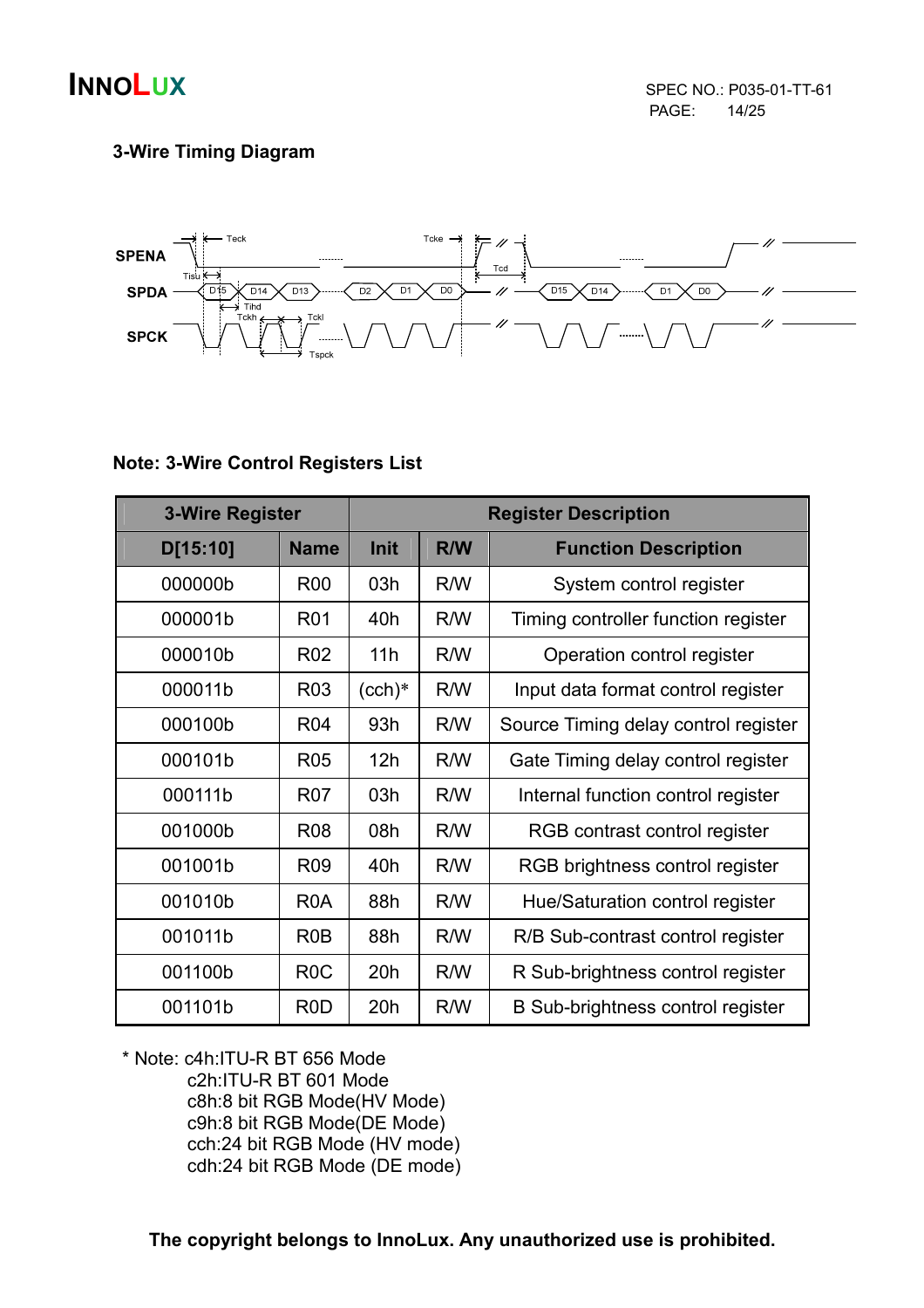## 4. Touch Screen Panel Specifications

| <b>Item</b>              |                      | <b>Value</b> |     | <b>Unit</b> | <b>Remark</b>             |
|--------------------------|----------------------|--------------|-----|-------------|---------------------------|
|                          | Min.<br>Max.<br>Typ. |              |     |             |                           |
| Linearity                | $-1.5$               |              | 1.5 | $\%$        | Analog X and Y directions |
| <b>Terminal</b>          | 200                  | 361          |     | Ω           | X(Film side)              |
| Resistance               | 160                  | 386          |     | Ω           | Y(Glass side)             |
| Insulation<br>resistance | 25                   |              |     | $M\Omega$   | <b>DC 25V</b>             |
| Voltage                  |                      | 5            | 7   | V           | <b>DC</b>                 |
| Chattering               |                      |              | 10  | ms          | 100k $\Omega$ pull-up     |
| Transparency             | 82                   |              |     | $\%$        | <b>JIS K7105</b>          |

## 4.1. Electrical Characteristics

Note: Do not operate it with a thing except a polyacetal pen (tip R0.8mm or less) or a finger, especially those with hard or sharp tips such as a ball point pen or a mechanical pencil.

### 4.2. Mechanical & Reliability Characteristics

| <b>Item</b>                      |                      | <b>Value</b>             |    | <b>Unit</b> | <b>Remark</b>    |
|----------------------------------|----------------------|--------------------------|----|-------------|------------------|
|                                  | Min.<br>Max.<br>Typ. |                          |    |             |                  |
| <b>Activation force</b>          |                      |                          | 80 | g           | Note 1           |
| Durability-surface<br>scratching | Write<br>100,000     |                          |    | characters  | Note 2           |
| Durability-surface<br>pitting    | 1,000,000            | $\overline{\phantom{0}}$ |    | touches     | Note 3           |
| Surface<br>hardness              | 3                    |                          |    | Η           | <b>JIS K5400</b> |

Note 1: Stylus pen input: R0.8mm polyacetal pen or finger.

Note 2: Measurement for surface area.

 -Scratch 100,000 times straight line on the film with a stylus change every 20,000 times.

-Force: 250gf.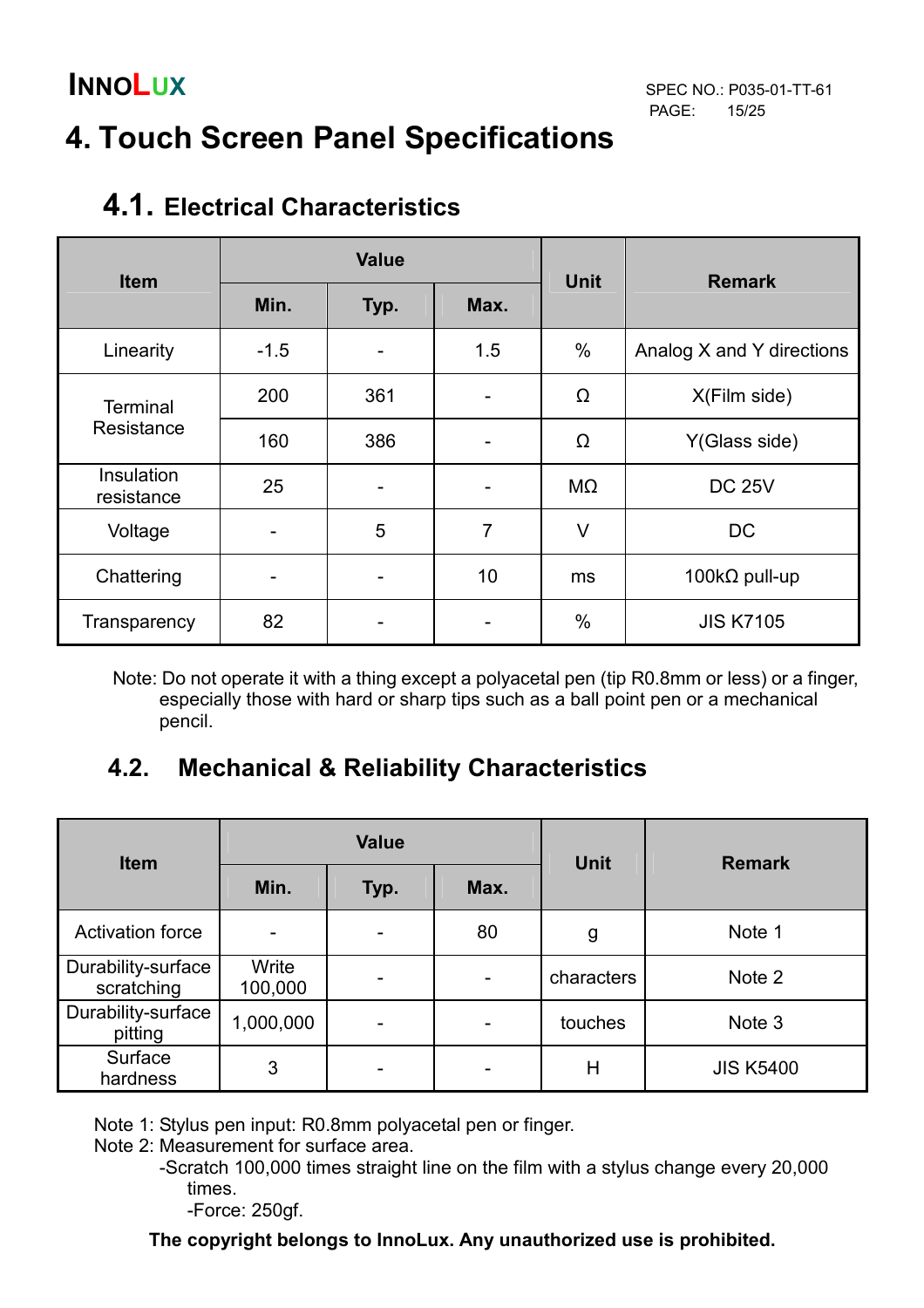-Speed: 60mm/sec. -Stylus: R0.8 polyacetal tip. Note 3: Pit 1,000,000 times on the film with a R0.8 silicon rubber. -Force: 250gf. -Speed: 2times/sec.

### 4.3. Touch Screen Panel Block



### 4.4. Touch Screen Panel Pin Definition

| Pin No. | <b>Symbol</b>  | $II$          | <b>Function</b>                        | <b>Remark</b> |
|---------|----------------|---------------|----------------------------------------|---------------|
|         | X <sub>1</sub> | Right         | Right electrode – differential analog  |               |
| 2       | Y1             | <b>Bottom</b> | Bottom electrode – differential analog |               |
| 3       | X <sub>2</sub> | Left          | Left electrode – differential analog   |               |
| 4       | Y2             | Top           | Top electrode – differential analog    |               |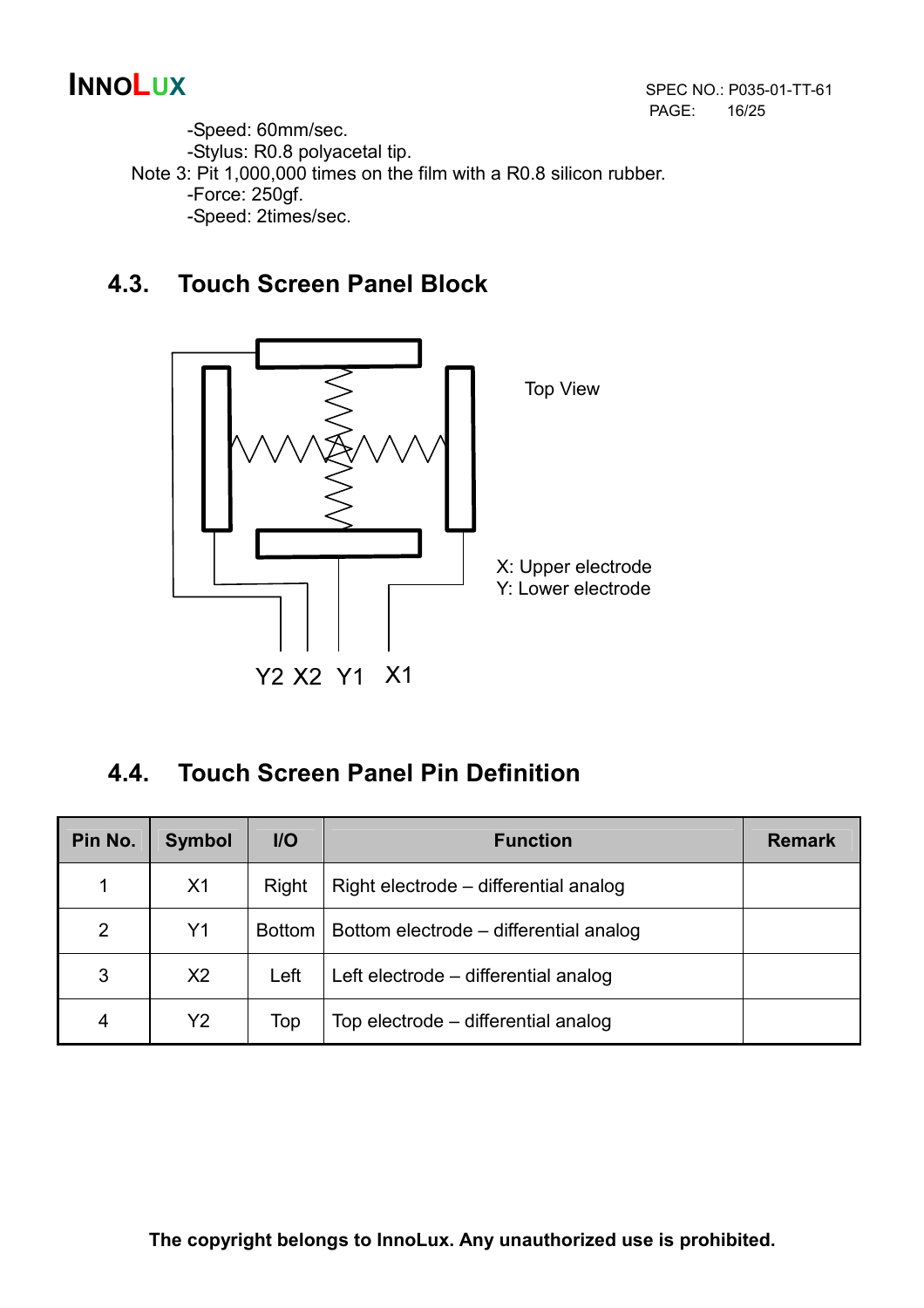PAGE: 17/25

## 5. Optical Specifications

| <b>Item</b>          | <b>Symbol</b>         | <b>Condition</b>                       | <b>Values</b>            |      |                          | <b>Unit</b>                  | <b>Remark</b>                      |  |
|----------------------|-----------------------|----------------------------------------|--------------------------|------|--------------------------|------------------------------|------------------------------------|--|
|                      |                       |                                        | Min.                     | Typ. | Max.                     |                              |                                    |  |
|                      | $\theta_L$            | $\Phi$ =180°(9 o'clock)                | 55                       | 65   | $\blacksquare$           |                              | Note 1<br>(Without<br>Touch Panel) |  |
| Viewing angle        | $\theta_{\mathsf{R}}$ | $\Phi = 0^\circ (3 \text{ o'clock})$   | 55                       | 65   | $\overline{\phantom{a}}$ |                              |                                    |  |
| $(CR\geq 10)$        | $\theta_T$            | $\Phi = 90^\circ (12 \text{ o'clock})$ | 35                       | 45   | $\overline{\phantom{a}}$ | degree                       |                                    |  |
|                      | $\theta_B$            | $\Phi$ =270°(6 o'clock)                | 55                       | 65   | $\blacksquare$           |                              |                                    |  |
|                      | $T_{ON}$              |                                        | $\overline{\phantom{a}}$ | 15   | 30                       | msec                         | Note 3                             |  |
| Response time        | $T_{OFF}$             |                                        | $\overline{\phantom{a}}$ | 20   | 50                       | msec                         | Note 3                             |  |
| Contrast ratio       | <b>CR</b>             |                                        | 200                      | 300  | $\overline{\phantom{a}}$ | $\overline{\phantom{a}}$     | Note 4                             |  |
|                      | $W_X$                 |                                        | 0.28                     | 0.33 | 0.38                     | $\qquad \qquad \blacksquare$ | Note 2<br>Note 5<br>Note 6         |  |
| Color chromaticity   | $W_Y$                 | Normal<br>$\theta = \Phi = 0^{\circ}$  | 0.31                     | 0.36 | 0.41                     | $\qquad \qquad \blacksquare$ |                                    |  |
|                      | $L_1$                 |                                        | 230                      | 280  | $\blacksquare$           | cd/m <sup>2</sup>            | Note 6<br>(With<br>touch panel)    |  |
| Luminance            | L <sub>2</sub>        |                                        | 300                      | 350  | $\blacksquare$           | cd/m <sup>2</sup>            | Note 6<br>(Without<br>touch panel) |  |
| Luminance uniformity | $Y_U$                 |                                        | 70                       | 75   | $\qquad \qquad -$        | $\qquad \qquad \blacksquare$ | Note 7                             |  |

Test Conditions:

- 1. V<sub>CC</sub>=3.3V, AV<sub>DD</sub>=5.0V, I<sub>L</sub>=20mA (Backlight current), the ambient temperature is 25°C.
- 2. The test systems refer to Note 2.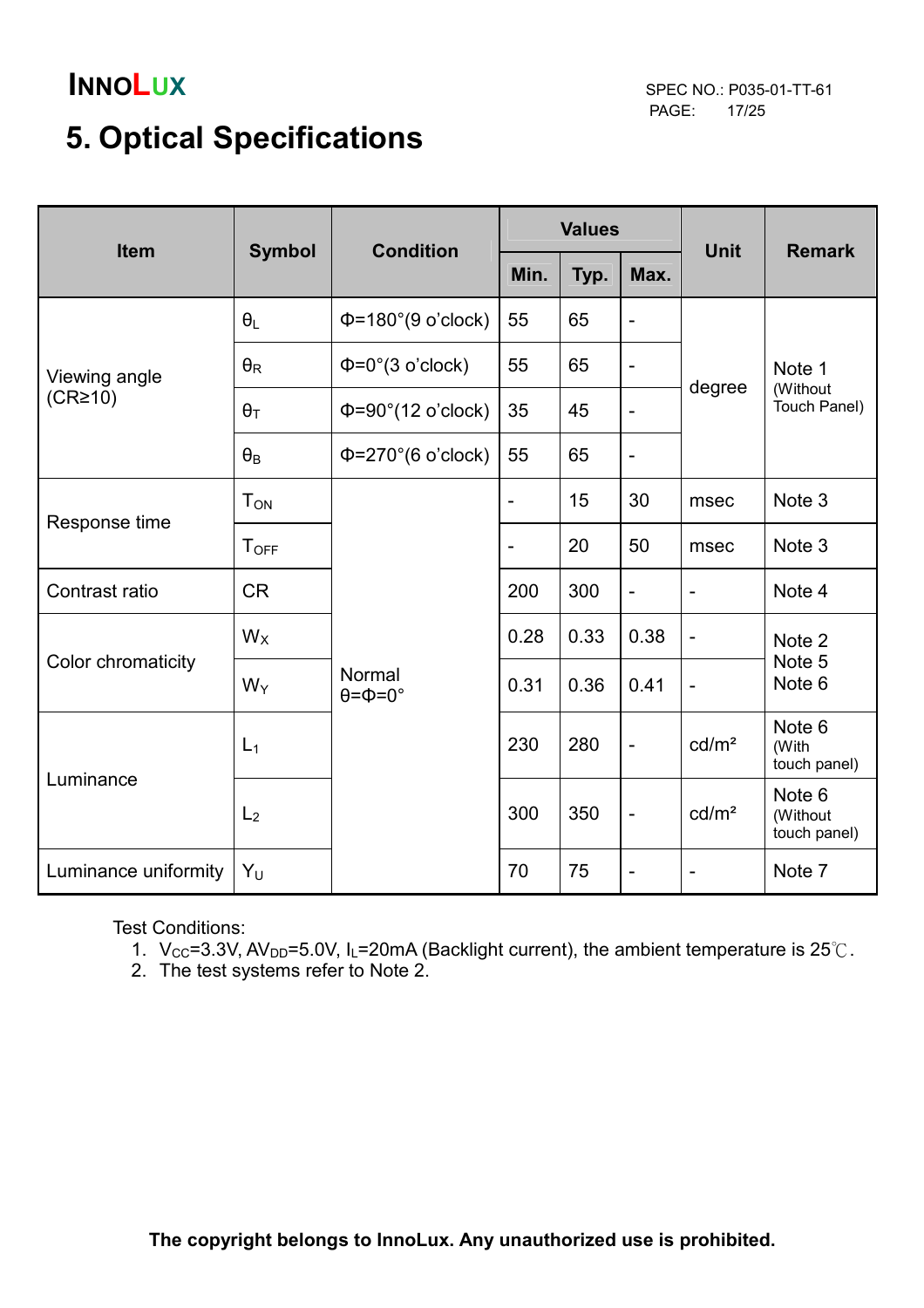

Fig. 5-1 Definition of viewing angle

Note 2: Definition of optical measurement system.

 The optical characteristics should be measured in dark room. The optical properties are measured at the center point of the LCD screen. (Response time is measured by Photo detector TOPCON BM-7, other items are measured by BM-5A/Field of view: 1° /Height: 500mm.)



Fig. 5-2 Optical measurement system setup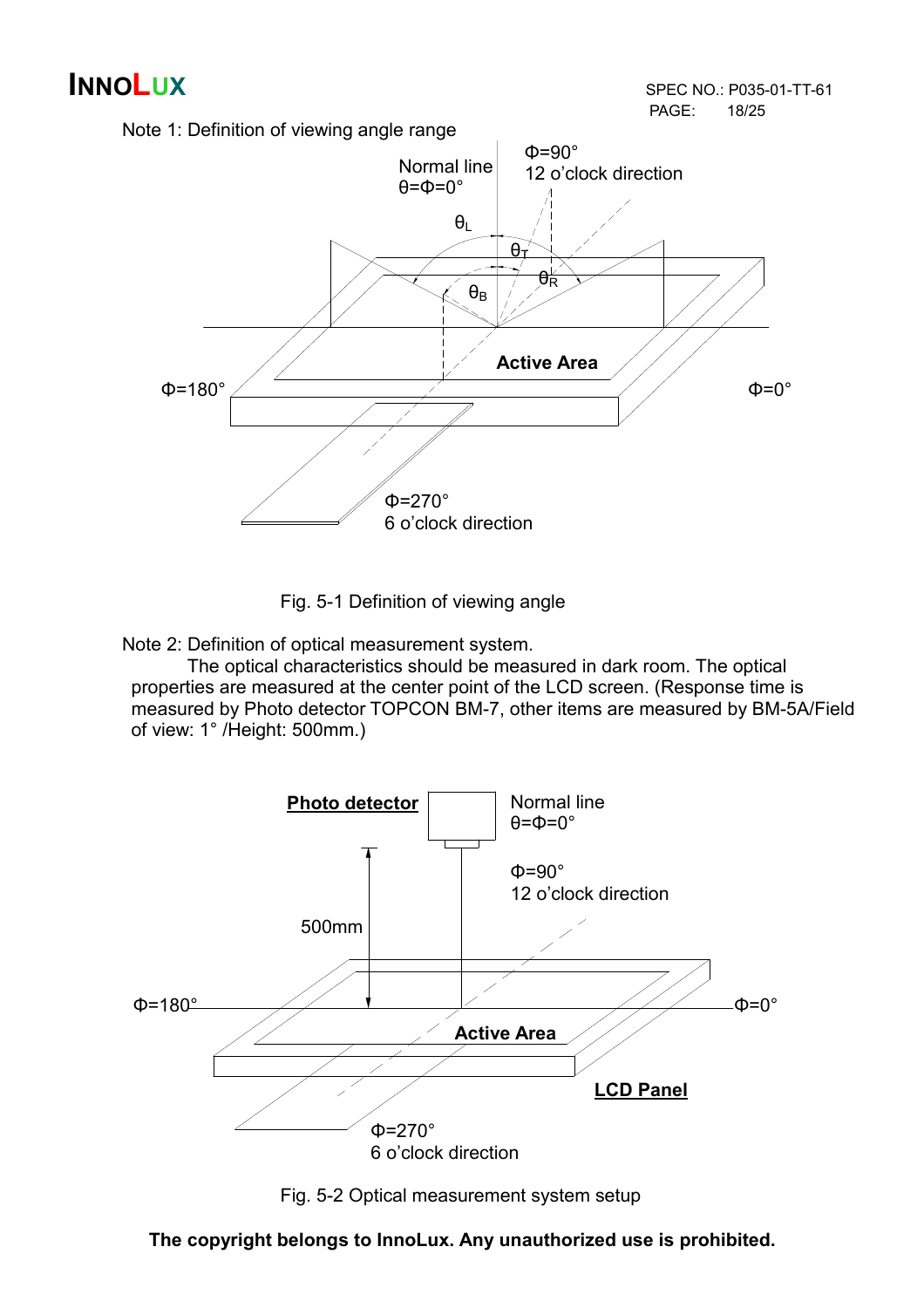Note 3: Definition of Response time

 The response time is defined as the LCD optical switching time interval between "White" state and "Black" state. Rise time  $(T_{ON})$  is the time between photo detector output intensity changed from 90% to 10%. And fall time  $(T<sub>OFF</sub>)$  is the time between photo detector output intensity changed from 10% to 90%.



Fig. 5-3 Definition of response time

Note 4: Definition of contrast ratio

 Luminance measured when LCD is on the " Black" state Luminance measured when LCD is on the " White" state Contrast ratio (CR) =

- Note 5: Definition of color chromaticity (CIE1931) Color coordinates measured at center point of LCD.
- Note 6: All input terminals LCD panel must be ground when measuring the center area of the panel.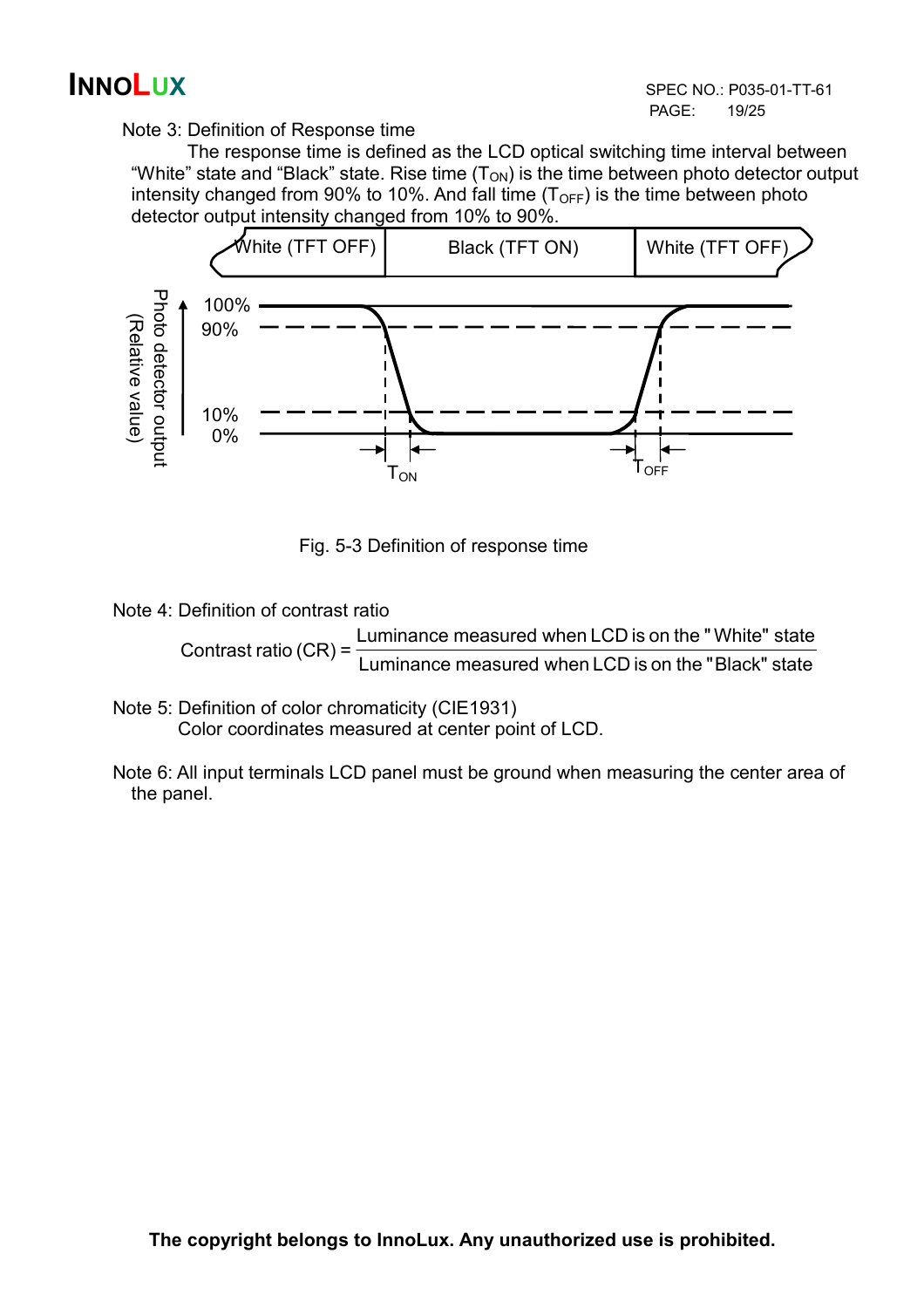INNOLUX SPEC NO.: P035-01-TT-61 PAGE: 20/25

Note 7: Definition of Luminance Uniformity

To test for uniformity, the tested area, which is inside the active area, is divided into 3 rows and 3 columns. The measurement spot is placed at the center of each box.



Fig. 5-4 Definition of uniformity

B<sub>max</sub>: The measured maximum luminance of all measurement position. **B**<sub>min</sub>: The measured minimum luminance of all measurement position.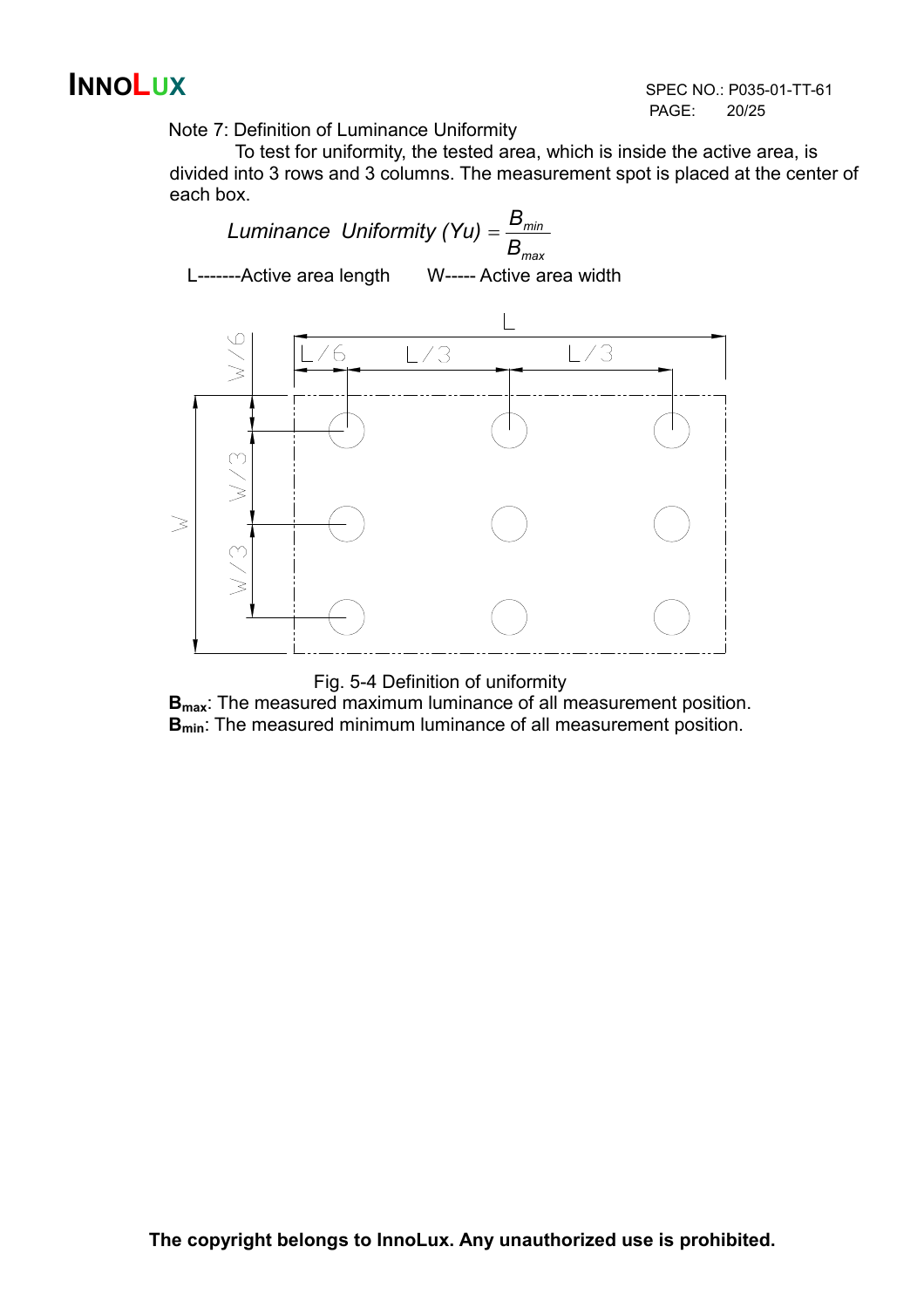## 6. Reliability Test Items

| <b>Item</b>                                 | <b>Test Conditions</b>                                                                                                                        | <b>Remark</b> |
|---------------------------------------------|-----------------------------------------------------------------------------------------------------------------------------------------------|---------------|
| <b>High Temperature Storage</b>             | Ta = $80^{\circ}$ C<br>240 hrs                                                                                                                | Note 1        |
| Low Temperature Storage                     | Ta = $-30^{\circ}$ C<br>240hrs                                                                                                                | Note 1        |
| <b>High Temperature Operation</b>           | $Ts = 70^{\circ}$<br>240hrs                                                                                                                   | Note 2        |
| Low Temperature Operation                   | Ta = $-20^{\circ}$ C<br>240hrs                                                                                                                | Note 1        |
| Operate at High Temperature<br>and Humidity | +40℃, 90%RH max.<br>240 hrs                                                                                                                   |               |
| <b>Thermal Shock</b>                        | -30°C/30 min $\sim$ +80°C/30 min for a total 100<br>cycles, Start with cold temperature and end with<br>high temperature                      |               |
| <b>Vibration Test</b>                       | Frequency range: 10~55Hz<br>Stroke: 1.5mm<br>Sweep:10Hz~55Hz~10Hz<br>2 hours for each direction of X. Y. Z.<br>(6 hours for total)            |               |
| <b>Mechanical Shock</b>                     | 100G 6ms, $\pm X$ , $\pm Y$ , $\pm Z$ 3 times for each direction                                                                              |               |
| <b>Package Vibration Test</b>               | Random Vibration:<br>0.015G*G/Hz from 5-200HZ, -6dB/Octave from<br>200-500HZ<br>2 hours for each direction of X. Y. Z.<br>(6 hours for total) |               |
| Package Drop Test                           | Height:60 cm<br>1 corner, 3 edges, 6 surfaces                                                                                                 |               |
| <b>Electro Static Discharge</b>             | ± 2KV, Human Body Mode, 100pF/1500Ω                                                                                                           |               |

Note 1: Ta is the ambient temperature of samples.

Note 2: Ts is the temperature of panel's surface.

 Note 3: In the standard condition, there shall be no practical problem that may affect the display function.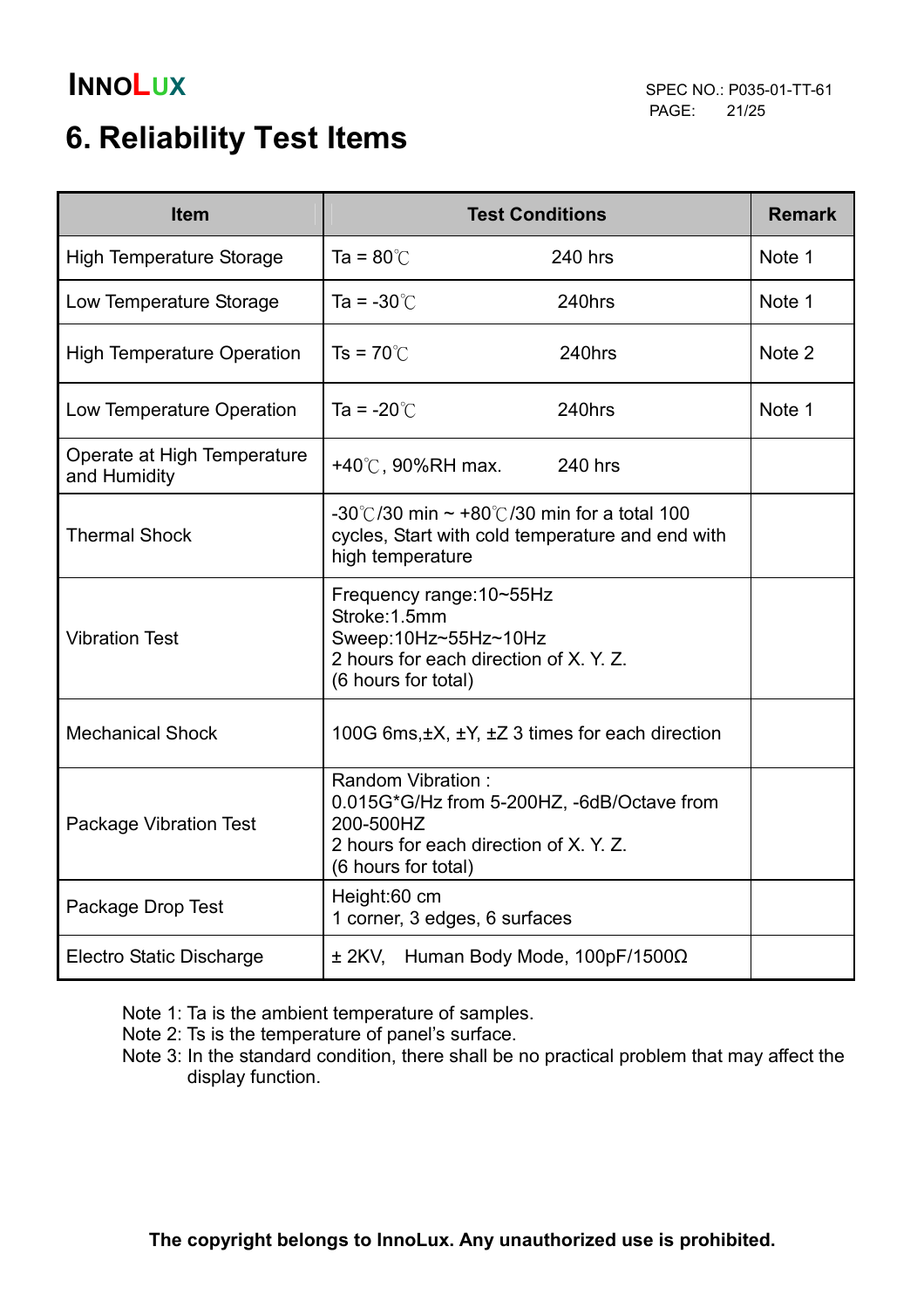## 7. Handling Precautions

### 7.1. Safety

Liquid crystal is poisonous. Do not put it in your mouth. If liquid crystal touches your skin or clothes, wash it off immediately by using soap and water.

### 7.2. Handling

1. The LCD panel is plate glass. Do not subject the panel to mechanical shock or to excessive force on its surface.

2. The polarizer attached to the display is easily damaged. Please handle it carefully to avoid scratch or other damages.

3. To avoid contamination on the display surface, do not touch the module surface with bare hands.

4. Keep a space so that the LCD panels do not touch other components.

5. Put cover board such as acrylic board on the surface of LCD panel to protect panel from damages.

6. Transparent electrodes may be disconnected if you use the LCD panel under environmental conditions where the condensation of dew occurs.

7. Do not leave module in direct sunlight to avoid malfunction of the ICs.

### 7.3. Static Electricity

1. Be sure to ground module before turning on power or operating module.

2. Do not apply voltage which exceeds the absolute maximum rating value.

### 7.4. Storage

1. Store the module in a dark room where must keep at  $+25\pm10\degree$  and 65%RH or less.

 2. Do not store the module in surroundings containing organic solvent or corrosive gas.

3. Store the module in an anti-electrostatic container or bag.

### 7.5. Cleaning

- 1. Do not wipe the polarizer with dry cloth. It might cause scratch.
- 2. Only use a soft sloth with IPA to wipe the polarizer, other chemicals might permanent damage to the polarizer.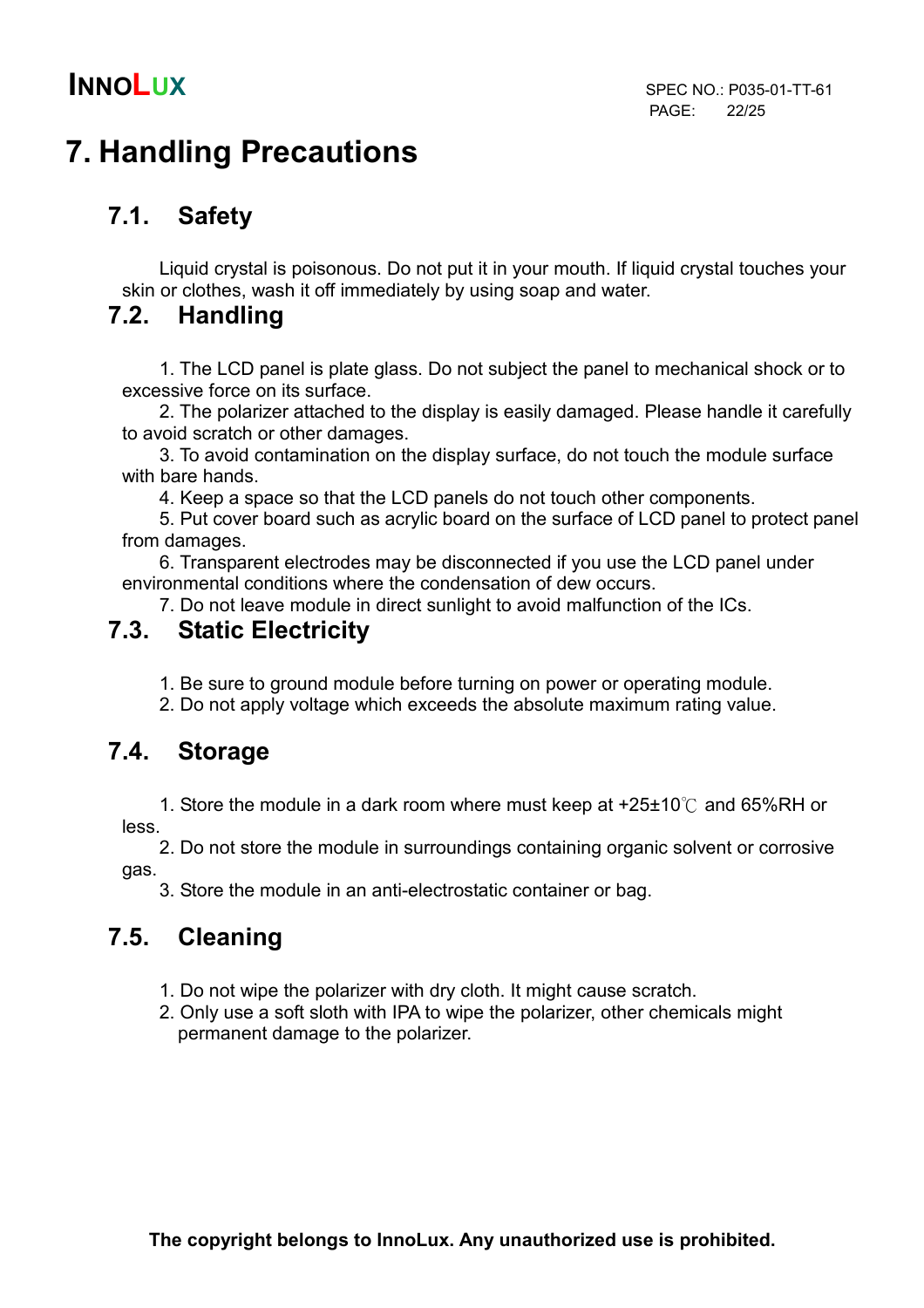**INNOLUX**<br>
SPEC NO.: P035-01-TT-61<br>
PAGE: 23/25 PAGE:

## 8. Mechanical Drawing



The copyright belongs to InnoLux. Any unauthorized use is prohibited.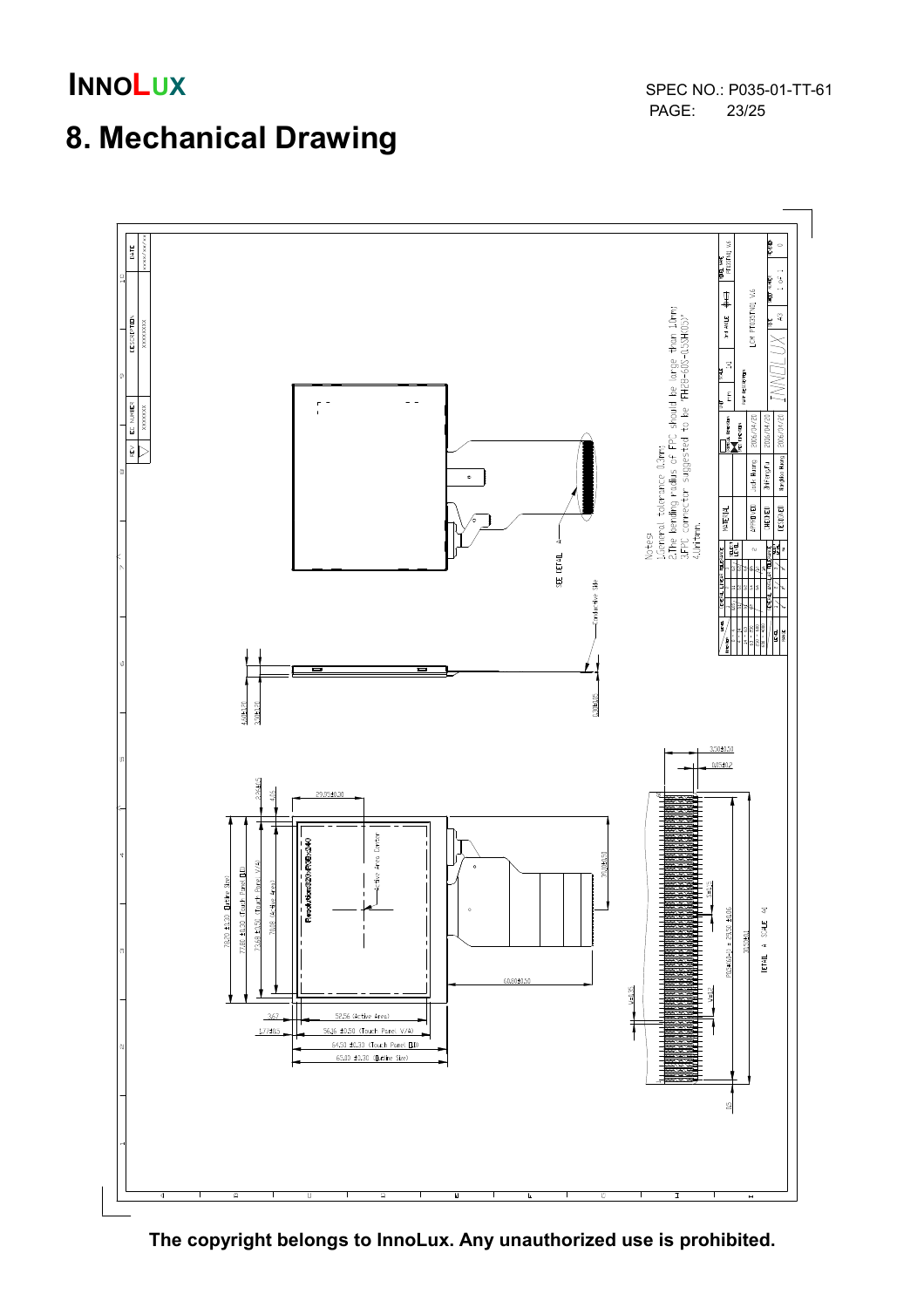## 9. Package Drawing

### 9.1. Packaging Material Table

| <b>No</b>      | <b>Item</b>           | Model (Material)              | Dimensions(mm)                | Unit<br>Weight(Kg)         | Quantity<br>(pcs) | <b>Remark</b> |
|----------------|-----------------------|-------------------------------|-------------------------------|----------------------------|-------------------|---------------|
| 1              | <b>LCM</b> module     | PT035TN01 V.6                 | $78.2 \times 65.0 \times 4.6$ | 0.0446                     | 260               |               |
| $\overline{2}$ | Corrugated<br>Board-1 | <b>BC Corrugated</b><br>Paper | 510×343                       | 0.130                      | 2                 |               |
| $\mathbf{3}$   | Corrugated<br>Board-2 | <b>B</b> Corrugated<br>Paper  | 1152×512                      | 0.26                       |                   |               |
| 4              | Corrugated Bar        | <b>B</b> Corrugated<br>Paper  | 343×104                       | 0.020                      | 12                |               |
| 5              | Partition             | <b>BC Corrugated</b><br>Paper | 512×343×106                   | 1.045                      | $\overline{2}$    |               |
| 6              | Dust-Proof Bag        | <b>IPE</b>                    | 700×530                       | 0.0604                     |                   |               |
| $\overline{7}$ | A/S Bag               | PE                            | $112\times90$                 | $1.1108 \times 10^{4} - 3$ | 260               |               |
| 8              | Carton                | <b>Corrugated Paper</b>       | 530×355×255                   | 1.1                        |                   |               |
| 9              | Total weight          |                               | 15.895±5%Kg                   |                            |                   |               |

## 9.2. Packaging Quantity

| $(1)$ LCM quantity per Partition: | 2 row x 21 pcs + 4 row x 22 pcs = $130$ pcs |
|-----------------------------------|---------------------------------------------|
| (2) Total LCM quantity in Carton: | 2 layer x 130 pcs per Partition = $260$ pcs |